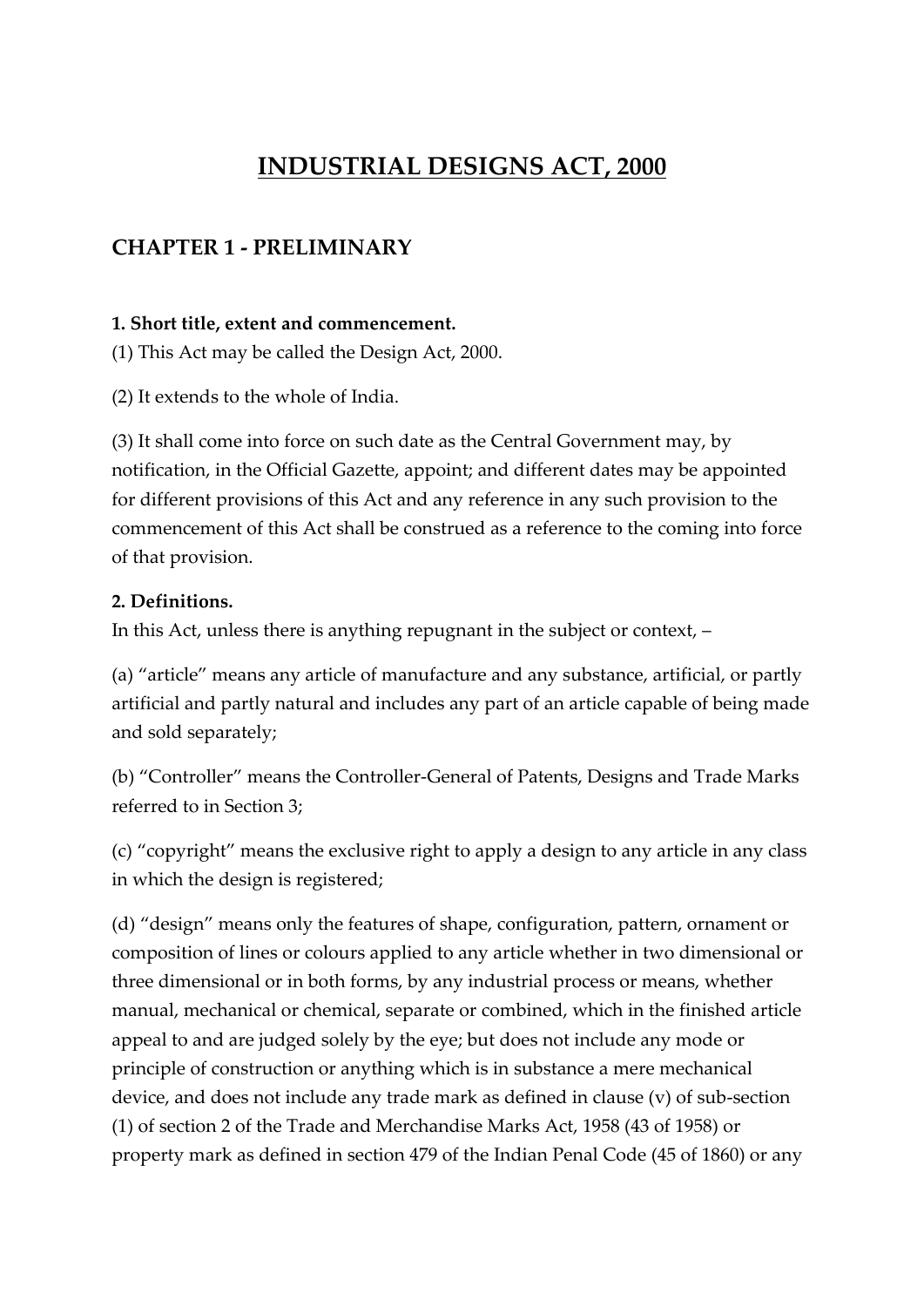artistic work as defined in clause (c) of section 2 of the Copyright Act, 1957 (14 of 1957).

(e) "High Court" shall have the same meaning as assigned to it in clause (i) of subsection (I) of section 2 of the Patents Act, 1970 (39 of 1970);

(f) "legal representative" means a person who in law represents the estate of a deceased person;

(g) "original", in relation to a design, means originating from the author of such design and includes the cases which though old in themselves yet are new in their application;

(h) "Patent Office" means the patent office referred to in section 74 of the Patents Act, 1970 (39 of 1970).

(i) "prescribed" means prescribed by rules under this Act; and

(j) "proprietor of a new or original design", –

(i) where the author of the design, for good consideration, executes the work for some other person, means the person for whom the design is so executed;

(ii) where any person acquires the design or the right to apply the design to any article, either exclusively of any other person or otherwise, means, in the respect and to the extent in and to which the design or right has been so acquired, the person by whom the design or right is so acquired; and

(iii) in any other case, means the author of the design; and where the property in or the right to apply, the design has devolved from the original proprietor upon any other person, includes that other person.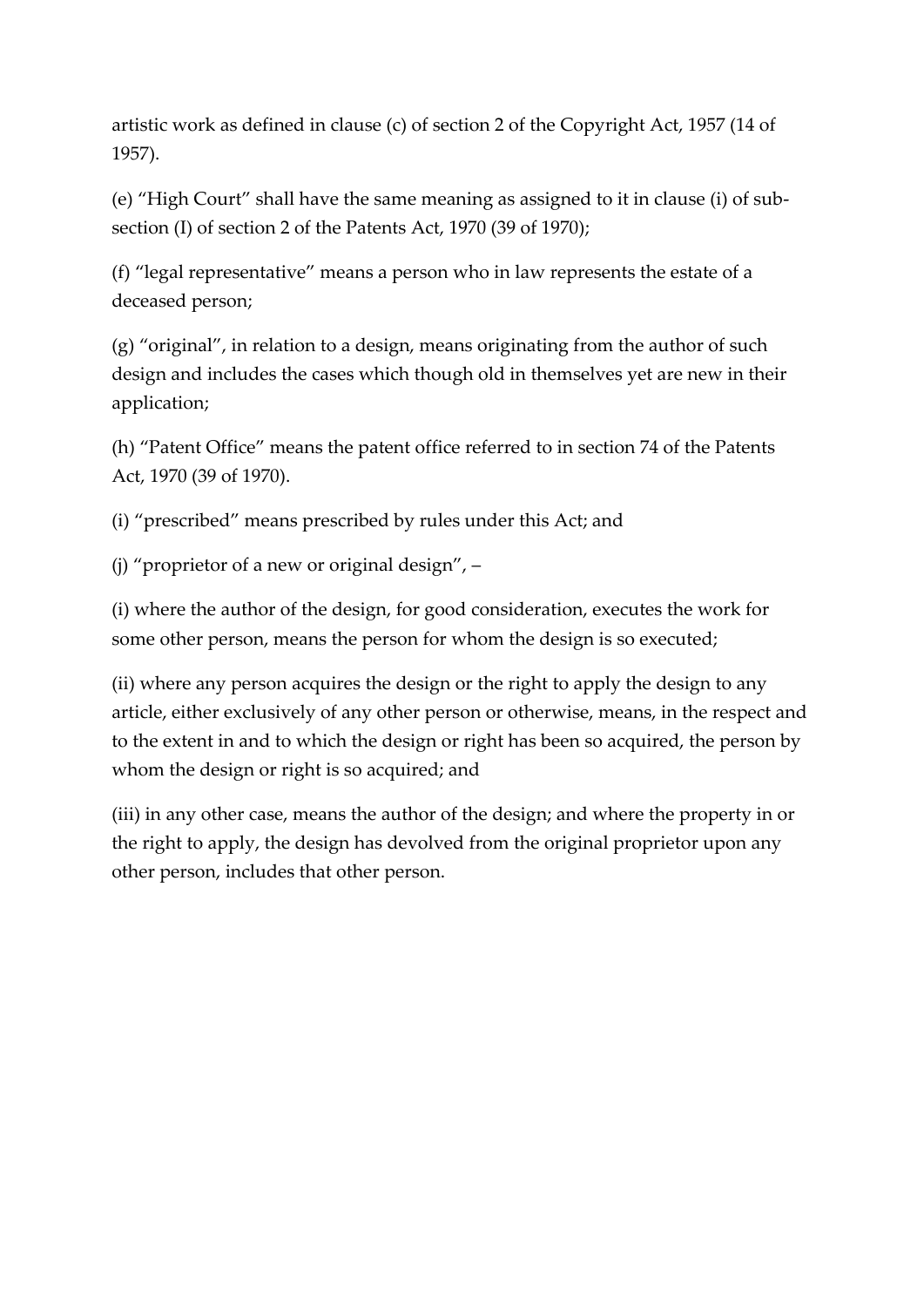# **CHAPTER 2 - REGISTRATION OF DESIGNS**

#### **3. Controller and other officers.**

(1) The Controller General of Patents, Designs and Trade Marks appointed under sub-section (1) of section 4 of the Trade and Merchandise Marks Act, 1958 (43 of 1958) shall be the Controller of Designs for the purposes of this Act.

(2) For the purposes of this Act, the Central Government may appoint as many examiners and other officers and with such designations, as it thinks fit.

(3) Subject to the provisions of this Act, the officers appointed under sub-section (2) shall discharge under the superintendence and directions of the Controller such functions of the Controller under this Act as he may, from time to time by general or special order in writing, authorize them to discharge.

(4) Without prejudice to the generality of the provisions of sub-section (3), the Controller may by order in writing and for reasons to be recorded therein, withdraw any matter pending before an officer appointed under sub-section (2) and deal with such mater himself either de novo or from the stage it was so withdrawn or transfer the same to another officer appointed under sub-section (2) who may, subject to special directions in the order of transfer, proceed with the matter either de novo or from the stage it was so transferred.

#### **4. Prohibition of registration of certain designs.**

A design which –

(a) is not new or original; or

(b) has been disclosed to the public anywhere in India or in any other country by publication in tangible form or by use or in any other way prior to the filing date, or where applicable, the priority date of the application for registration; or

(c) is not significantly distinguishable from known designs or combination of known designs; or

(d) comprises or contains scandalous or obscene matter shall not be registered.

#### **5. Application for registration of designs.**

(1) The Controller may, on the application of any person claiming to be the proprietor of any new or original design not previously published in any country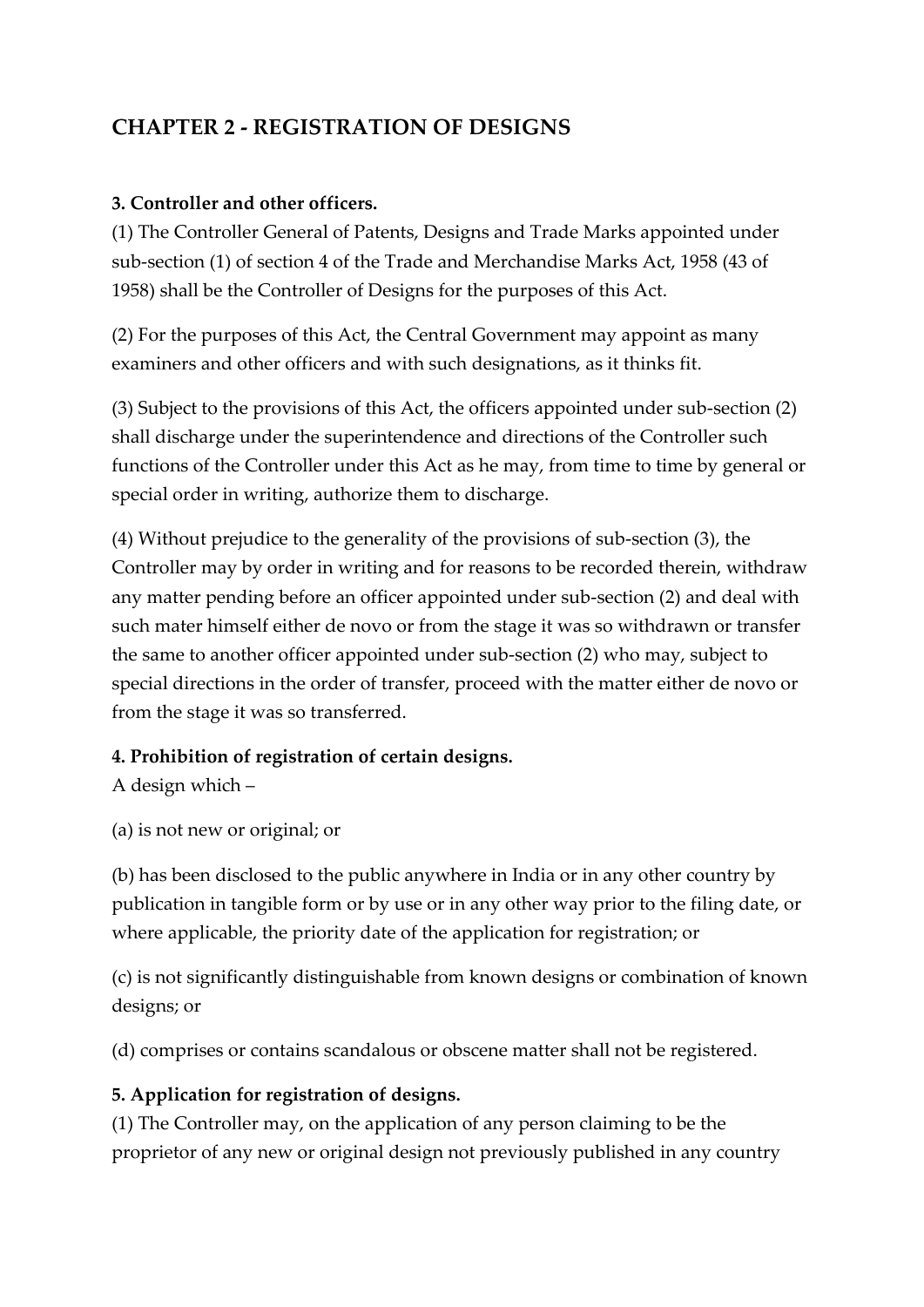and which is not contrary to public order or morality, register the design under this Act:

Provided that the Controller shall before such registration refer the application for examination, by an examiner appointed under sub-section (2) of section 3, as to whether such design is capable of being registered under this Act and the rules made thereunder and consider the report of the examiner on such reference.

(2) Every application under Sub-Section (1) shall be in the prescribed form and shall be filed in the Patent Office in the prescribed manner and shall be accompanied by the prescribed fee.

(3) A design may be registered in not more than one class, and, in case of doubt as to the class in which a design ought to be registered, the Controller may decide the question.

(4) The Controller may, if he thinks fit, refuse to register any design presented to him for registration; but any person, person aggrieved by any such refusal may appeal to the High Court.

(5) An application which, owing to any default or neglect on the part of the applicant, has not been completed so as to enable registration to be effected within the prescribed time shall be deemed to be abandoned.

(6) A design when registered shall be registered as of the date of the application for registration.

## **6. Registration to be in respect of particular article.**

(1) A design may be registered in respect of any or all of the articles comprised in a prescribed class of articles.

(2) Any question arising as to the class within which any article falls shall be determined by the Controller whose decision in the matter shall be final.

(3) Where a design has been registered in respect of any article comprised in a class of article, the application of the proprietor of the design to register it in respect of some one or more other articles comprised in that class of articles shall not be refused, nor shall the registration thereof invalidated –

(a) on the ground of the design not being a new or original design, by reason only that it was so previously registered; or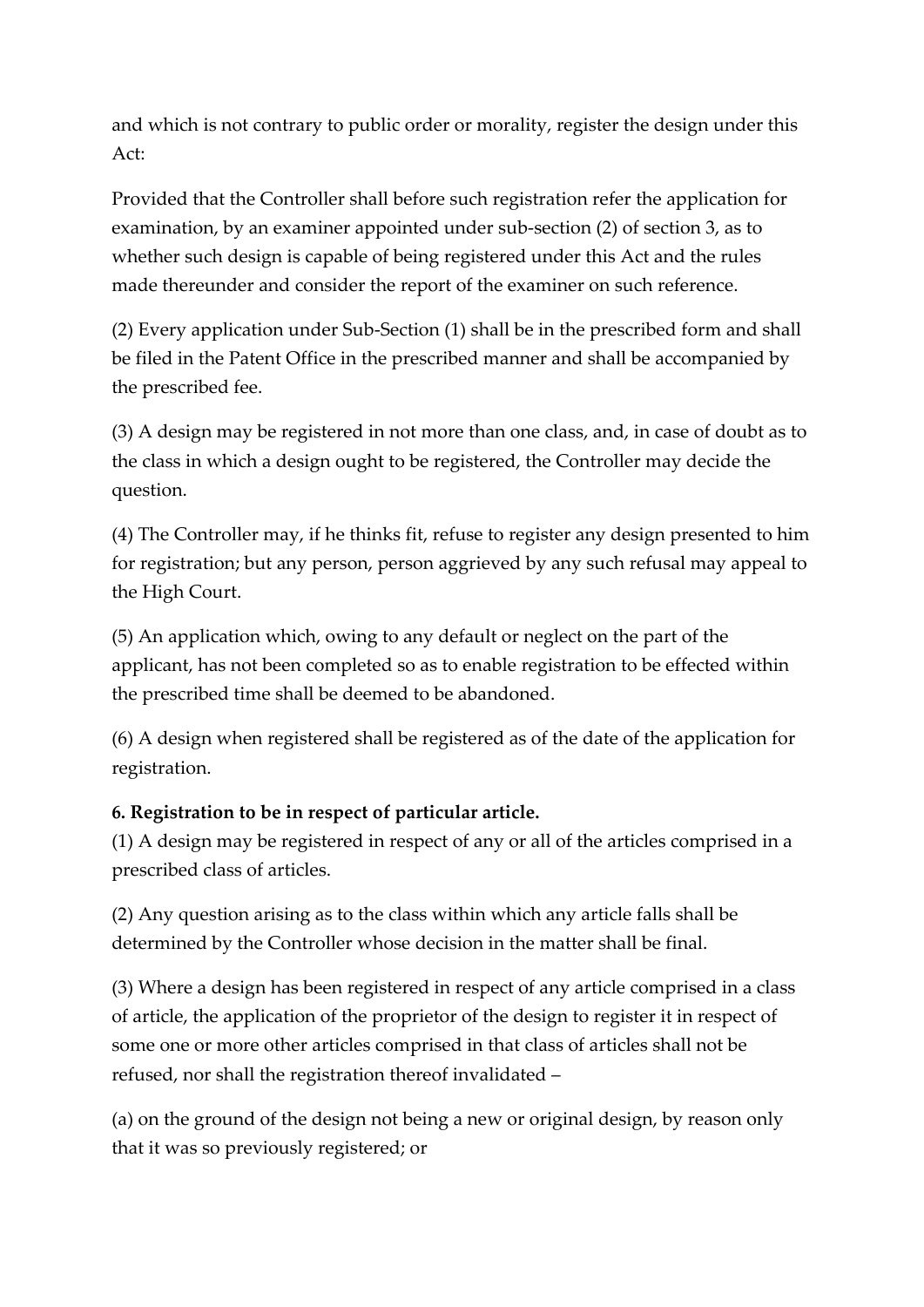(b) on the ground of the design having been previously published in India or in any other country, by reason only that it has been applied to article in respect of which it was previously registered:

Provided that such subsequent registration shall not extend the period of copyright in the design beyond that arising from previous registration.

(4) Where any person makes an application for the registration of a design in respect of any article and either-

(a) that design has been previously registered by another person in respect of some other article; or

(b) the design to which the application relates consists of a design previously registered by another person in respect of the same or some other article with modifications or variations not sufficient to alter the character or substantially to affect the identity thereof, then, if at any time while the application is pending the applicant becomes the registered proprietor of the design previously registered, the foregoing provisions of the section shall apply as if at the time of making the application the applicant had been the registered proprietor of that design.

## **7. Publication of particulars of registered designs.**

The Controller shall, as soon as may be after the registration of a design, cause publication of the prescribed particulars of the design to be published in such manner as may be prescribed and thereafter the design shall be open to public inspection.

## **8. Power of controller to make orders regarding substitution of application, etc.**

(1) If the Controller is satisfied on a claim made in the prescribed manner at any time before a design has been registered that by virtue of any assignment or agreement in writing made by the applicant or one of the applicants for registration of the design or by operation of law, the claimant would, if the design were then registered, be entitled thereto or to the interest of the applicant therein, or to an undivided share of the design or of that interest, the Controller may, subject to the provisions of this section, direct that the application shall proceed in the name of the claimant or in the names of the claimants and the applicant or the other joint applicant or applicants, accordingly, as the case may require.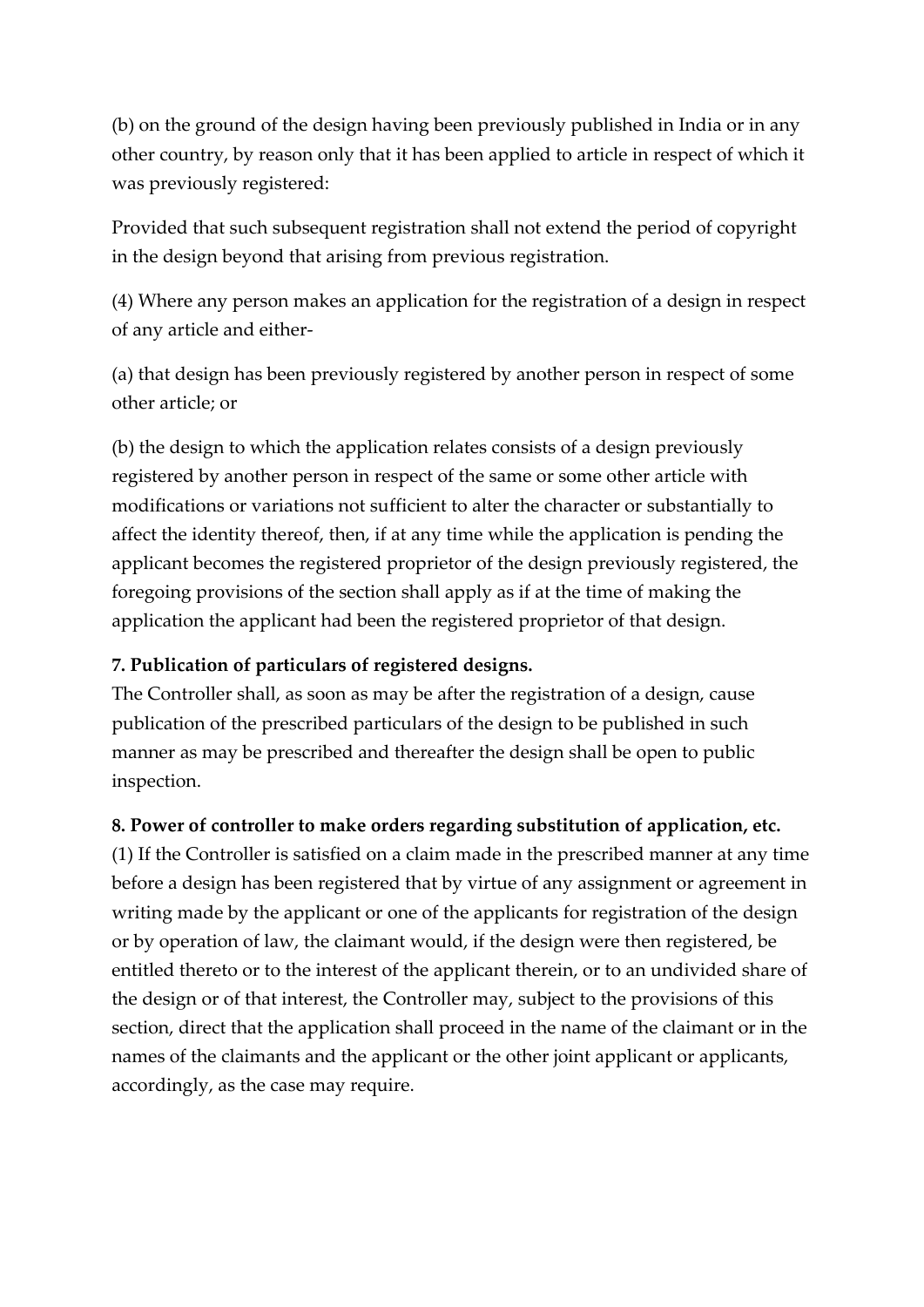(2) No such direction as aforesaid shall be given by virtue of any assignment or agreement made by one two or more joint applicants for registration of a design except with the consent of the other joint applicant or applicants.

(3) No such direction as aforesaid shall be given by virtue of any assignment or agreement for the assignment of the benefit of a design unless-

(a) the design is identified therein by reference to the number of the application for the registration; or

(b) there is produced to the Controller an acknowledgement by the person by whom the assignment or agreement was made that the assignment or agreement relates to the design in respect of which that application is made; or

(c) the rights of the claimant in respect of the design have been finally established by the decision of a court; or

(d) the Controller gives directions for enabling the application to proceed or for regulating the manner in which it should be proceeded with under sub-section (5).

(4) Where one of two or more joint applicants for registration of a design dies at any time before the design has been registered, the Controller may, upon a request in that behalf made by the survivor or survivors, and with the consent of the legal representative of the deceased, direct that the application shall proceed in the name of the survivor or survivors alone.

(5) If any dispute arises between joint applicants for registration of a design whether or in what manner the application should be proceeded with, the Controller may, upon application made to him in the prescribed manner by any of the parties, and after giving to all parties concerned an opportunity to be heard, give such directions as he thinks fit for enabling the application to proceed in the name of one or more of the parties alone or for regulating the manner in which it should be proceeded with, or for both those purposes, as the case may require.

## **9. Certificate of registration.**

(1) The Controller shall grant a certificate of registration to the proprietor of the design when registered.

(2) The Controller may, in case of loss of the original certificate, or in any other case in which he deems it expedient, furnish one or more copies of the certificate.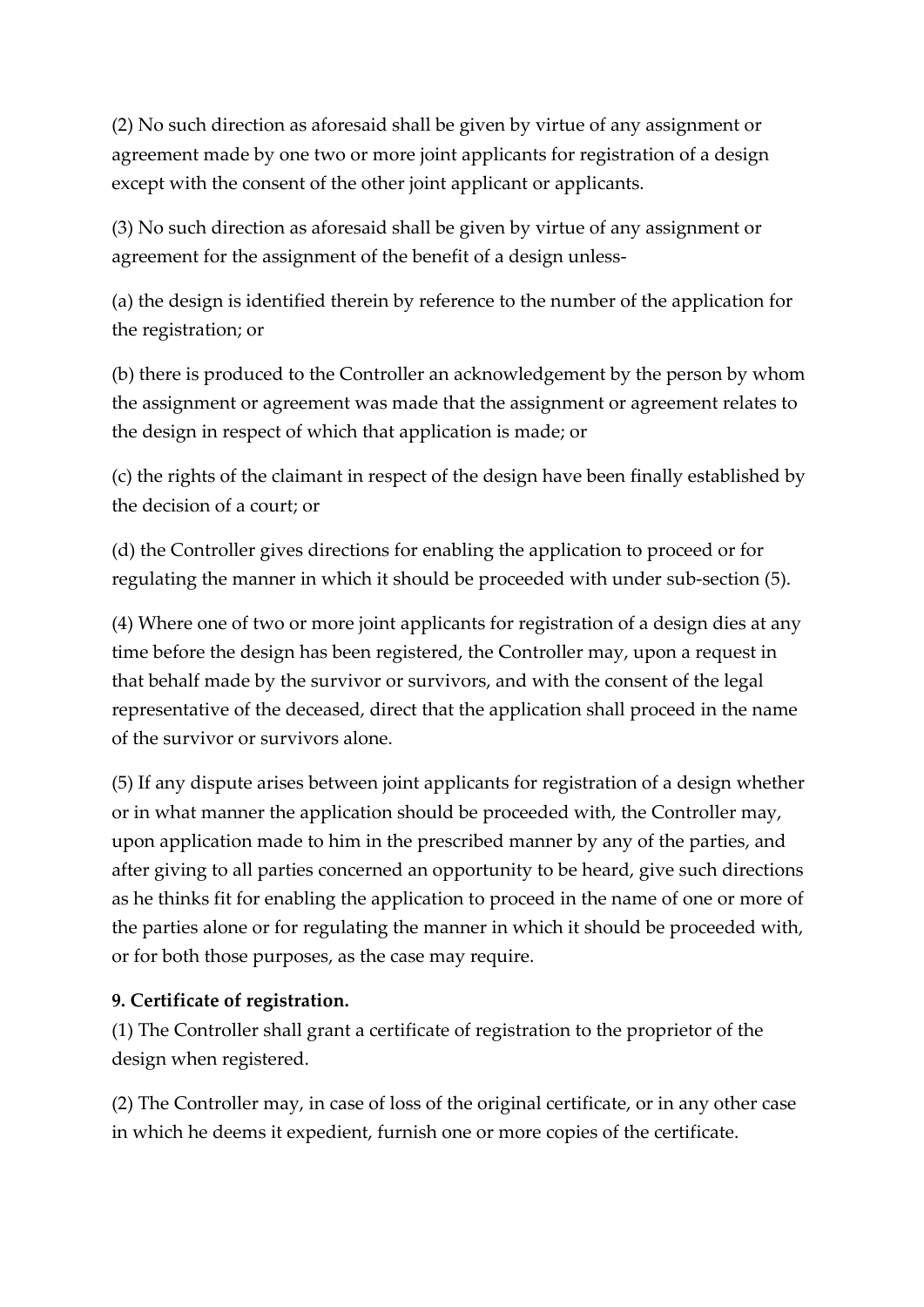#### **10. Register of designs.**

(1) There shall be kept at the Patent Office a book called the register of designs, wherein shall be entered the names and addresses of proprietors of registered designs, notifications of assignments and of transmissions of registered designs, and such other matter as may be prescribed and such register may be maintained wholly or partly on computer, floppies or diskettes, subject to such safeguards as may be prescribed.

(2) Where the register is maintained wholly or partly on computer floppies and diskettes under sub-section (1), any reference in this Act to any entry in the register shall be construed as the reference to entry so maintained on computer, floppies or diskettes.

(3) The register of designs existing at the commencement of this Act shall be incorporated with and form part of the register of designs under this Act.

(4) The register of designs shall be prima facie evidence of any matter by this Act directed or authorized to be entered therein.

# **CHAPTER 3 - COPYRIGHT IN REGISTERED DESIGNS**

## **11. Copyright on registration.**

(1) When a design is registered, the registered proprietor of the design shall, subject to the provisions of this Act, have copyright in the design during ten years from the date of registration.

(2) If, before the expiration of the said ten years, application for the extension of the period of copyright is made to the Controller in the prescribed manner, the Controller shall, on payment of the prescribed fee, extend the period of copy-right for a second period of five years from the expiration of the original period of ten years.

#### **12. Restoration of lapsed designs.**

(1) Where a design has ceased to have effect by reason of failure to pay the fee for the extension of copyright under sub-section (2) of section 11, the proprietor of such design or his legal representative and where the design was held by two or more persons jointly, then, with the leave of the Controller one or more of them without jointing the others, may, within one year from the date on which the design ceased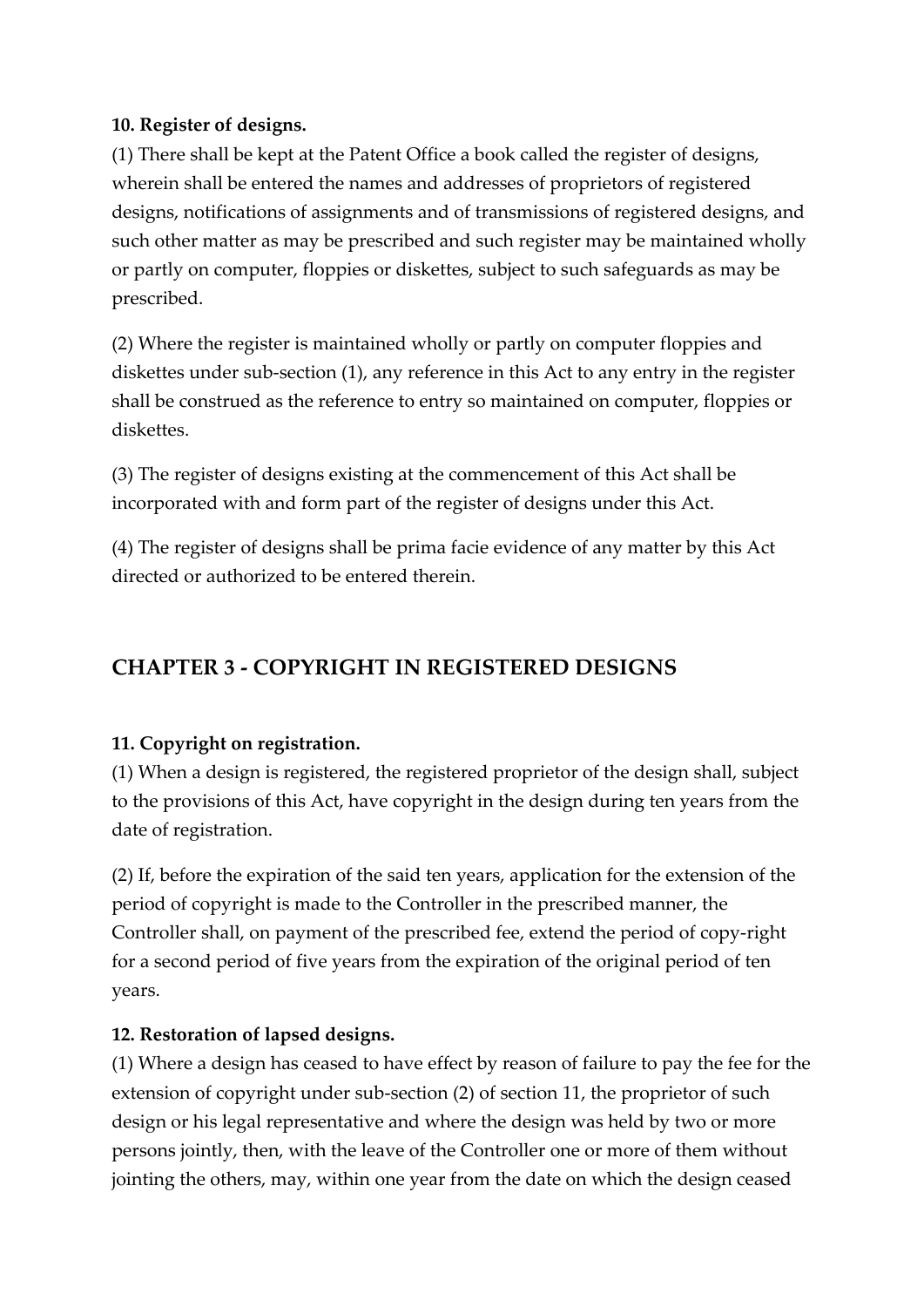to have effect, make an application for the restoration of the design in the prescribed manner on payment of such fee as may be prescribed.

(2) An application under this section shall contain a statement, verified in the prescribed manner, fully setting out the circumstances which led to the failure to pay the prescribed fee, and the Controller may require from the applicant such further evidence as he may think necessary.

## **13. Procedure for disposal of applications for restoration of lapsed designs.**

(1) If, after hearing the applicant in cases where the applicant so desires or the Controller thinks fit, the Controller is satisfied that the failure to pay the fee for extension of the period of copyright was unintentional and that there has been no undue delay in the making of the application, the Controller shall upon payment of any unpaid fee for extension of the period of copyright together with prescribed additional fee restore the registration of design.

(2) The Controller may, if he thinks fit as a condition of restoring the design, require that any entry shall be made in the register of any document or matter which under the provision of this Act, has to be entered in the register but which has not been so entered.

# **14. Rights of proprietor of lapsed design which have been restored.**

(1) Where the registration of a design is restored, the rights of the registered proprietor shall be subject to such provisions as may be prescribed and to such other provisions as the Controller thinks fit to impose for the protection or compensation of persons who may have begun to avail themselves of, or have taken definite steps by contract or otherwise to avail themselves of, the benefit of applying the design between the date when the registration of the design ceased to have effect and the date of restoration of the registration of the design.

(2) No suit or other proceeding shall be commenced in respect of piracy of a registered design or infringement of the copyright in such design committed between the date on which the registration of the design ceased to have effect and the date of the restoration of the design.

## **15. Requirements before delivery on sales.**

(1) Before delivery on sale of any articles to which a registered design has been applied, the proprietor shall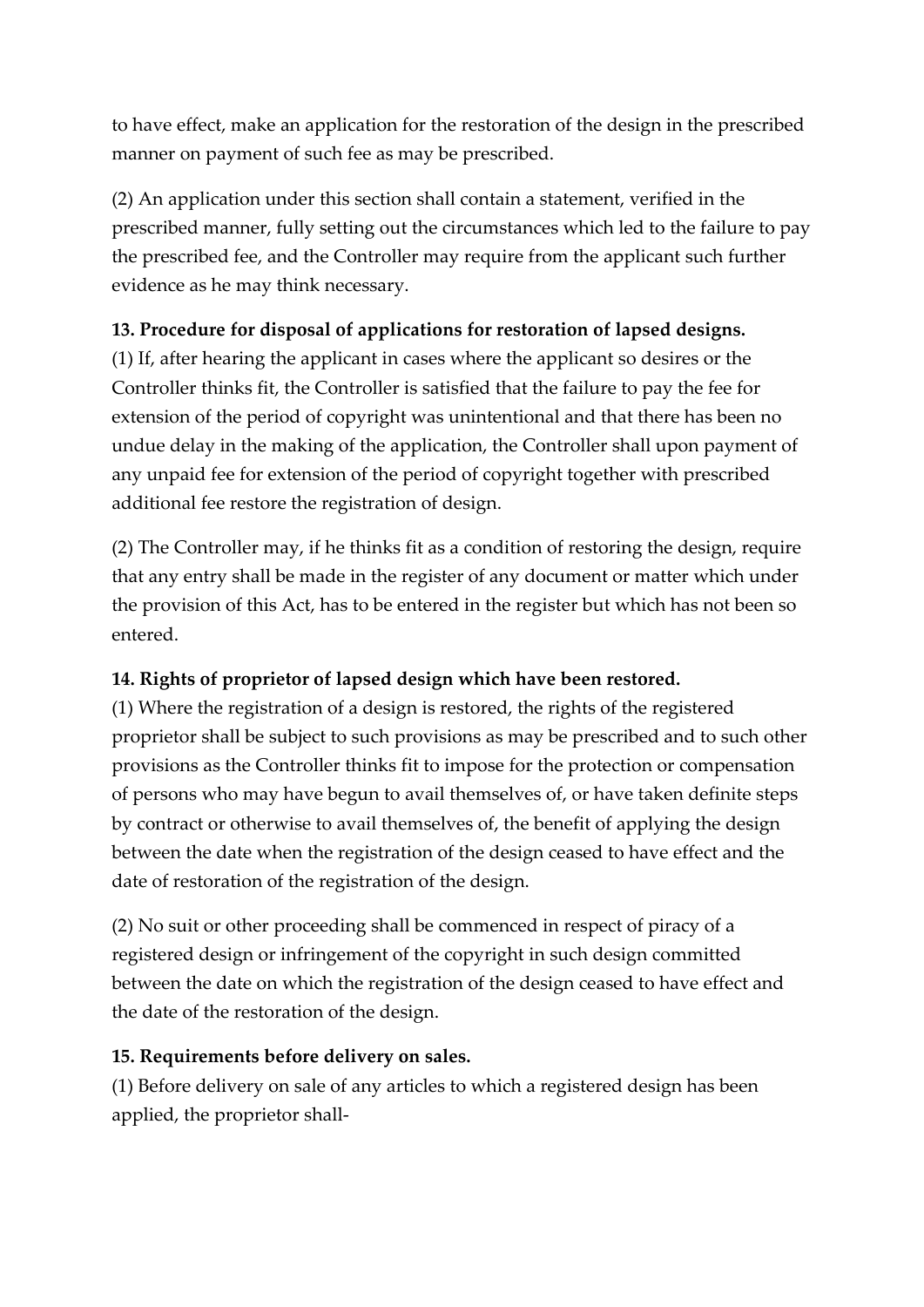(a) (if exact representations or specimens were not finished on the application for registration) furnish to the Controller the prescribed number of exact representations or specimens of the design; and, if he fails to do so, the Controller may, after giving notice thereof to the proprietor, erase his name from the register and thereupon the copyright in the design shall cease; and

(b) cause each such article to be marked with the prescribed mark, or with the prescribed words or figures denoting that the design is registered; and, if he fails to do so, the proprietor shall not be entitled to recover any penalty or damages in respect of any infringement of his copyright in the design unless he shows that he took all proper steps to ensure the marking of the article, or unless he shows that the infringement took place after the person guilty thereof knew or had received notice of the existence of the copyright in the design.

(2) Where a representation is made to the Central Government by or on behalf of any trade or industry that in the interest of the trade or industry it is expedient to dispense with or modify as regards any class or description of articles any of the requirements of this section as to marking, the Central Government may, if it thinks fit, by rule under this Act, dispense with or modify such requirements as regards any such class or description of articles to such extent and subject to such conditions as it thinks fit.

## **16. Effect of disclosure on copyright.**

The disclosure of a design by the proprietor to any other person, in such circumstances as would make it contrary to good faith for that other person to use or publish the design, and the disclosure of a design in breach of good faith by any person, other than the proprietor of the design, and the acceptance of a first and confidential order for articles bearing a new or original textile design intended for registration, shall not be deemed to be a publication of the design sufficient to invalidate the copyright thereof if registration thereof is obtained subsequently to the disclosure or acceptance.

## **17. Inspection of registered designs.**

(1) During the existence of copyright in a design, any person on furnishing such information as may enable the Controller to identify the design and on payment of the prescribed fee may inspect the design in the prescribed manner.

(2) Any person may, on application to the Controller and on payment of such fee as may be prescribed, obtain a certified copy of any registered design.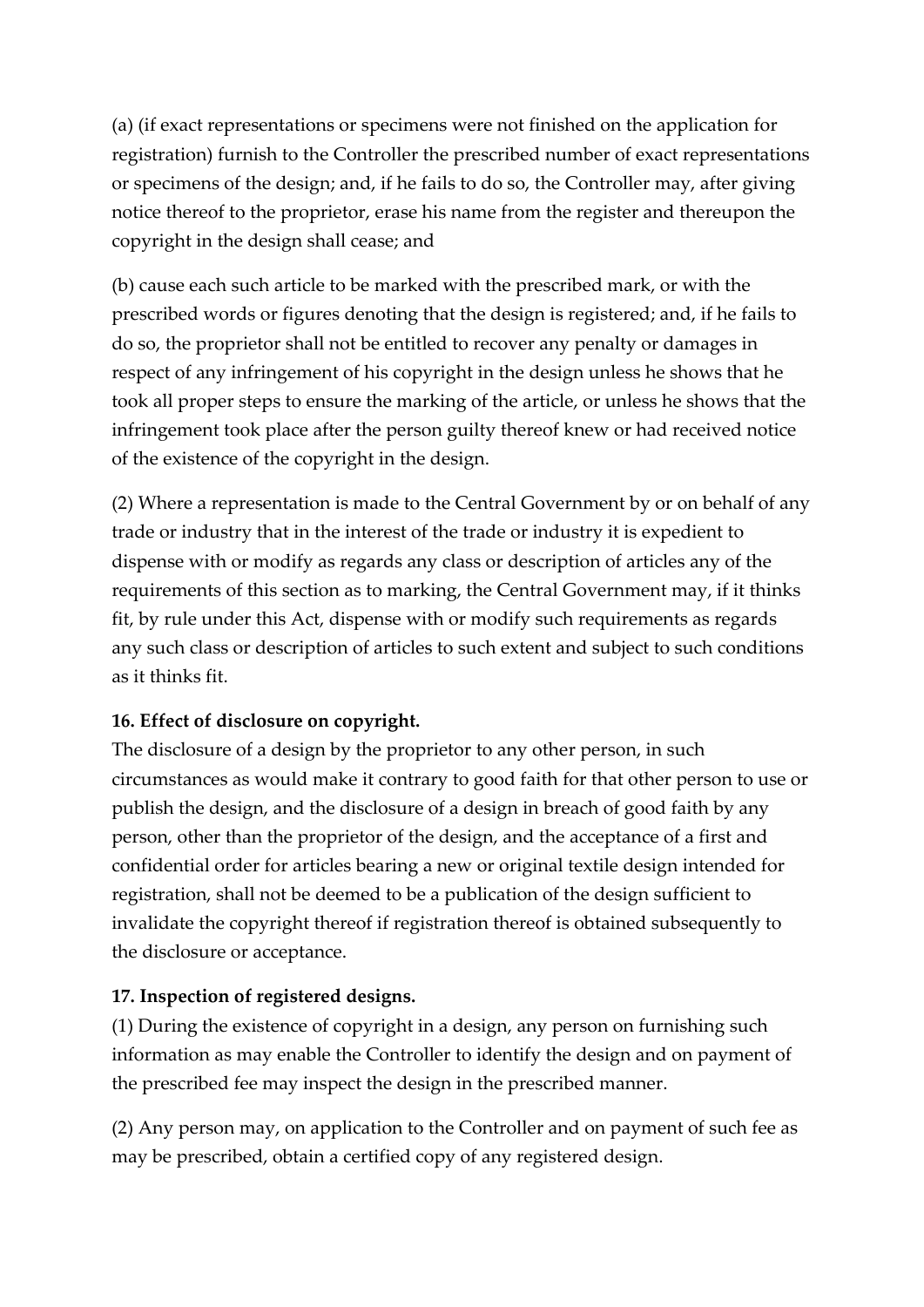## **18. Information as to the existence of copyright.**

On the request of any person furnishing such information as may enable the Controller to identify the design, and on payment of the prescribed fee, the Controller shall inform such person whether the registration still exists in respect of the design, and, if so, in respect of what classes of articles, and shall state the date of registration, and the name and address of the registered proprietor.

# **19. Cancellation of registration.**

(1) Any person interested may present a petition for the cancellation of the registration of a design at any time after the registration of the design, to the Controller on any of the following grounds, namely:-

(a) that the design has been previously registered in India; or

(b) that it has been published in India or in any other country prior to the date of registration; or

(c) that the design is not a new or original design; or

(d) that the design is not registrable under this Act; or

(e) it is not a design as defined under clause (d) of section 2.

(2) An appeal shall lie from any order of the Controller under this section to the High Court, and the Controller may at any time refer any such petition to the High Court, and the High Court shall decide any petition so referred.

## **20. Designs to bind government.**

A registered design shall have to all intents the like effect as against the Government as it has against any person and the provisions of Chapter XVII of the Patents Act, 1970 (39 of 1970) shall apply to registered designs as they apply to patents.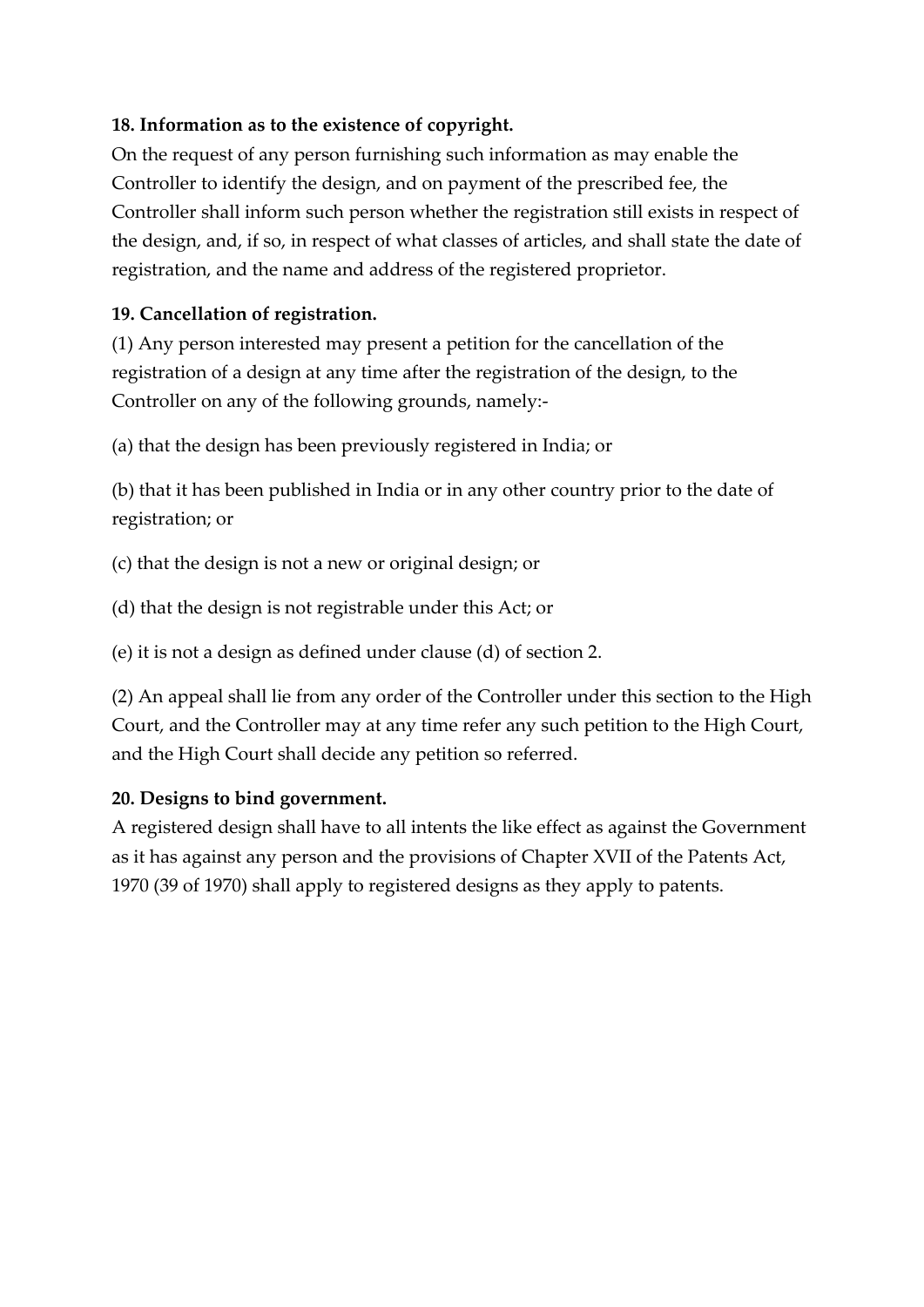# **CHAPTER 4 - INDUSTRIAL AND INTERNATIONAL EXHIBITIONS**

#### **21. Provisions as to exhibitions.**

The exhibition of a design, or of any article to which a design is applied, at an industrial or other exhibition to which the provisions of this section have been extended by the Central Government by notification in the Official Gazette, or the publication of a description of the design, during or after the period of the holding of the exhibition, or the exhibition of the design or the article or the publication of a description of the design by any person elsewhere during or after the period of the holding of the exhibition, without the privity or consent of the proprietor, shall not prevent the design from being registered or invalidate the registration thereof:

#### Provided that-

(a) the exhibitor exhibiting the design or article, or publishing a description of the design, gives to the Controller previous notice in the prescribed form; and

(b) the application for registration is made within six months from the date of first exhibiting the design or article or publishing a description of the design.

## **CHAPTER 5 - LEGAL PROCEEDINGS**

#### **22. Piracy of registered design.**

(1) During the existence of copyright in any design it shall not be lawful for any person-

(a) for the purpose of sale to apply or cause to be applied to any article in any class of articles in which the design is registered, the design or any fraudulent or obvious imitation thereof, except with the license or written consent of the registered proprietor, or to do anything with a view to enable the design to be so applied; or

(b) to import for the purposes of sale, without the consent of the registered proprietor, any article belonging to the class in which the design has been registered, and having applied to it the design or any fraudulent or obvious imitation thereof, or

(c) knowing that the design or any fraudulent or obvious imitation thereof has been applied to any article in any class of articles in which the design is registered without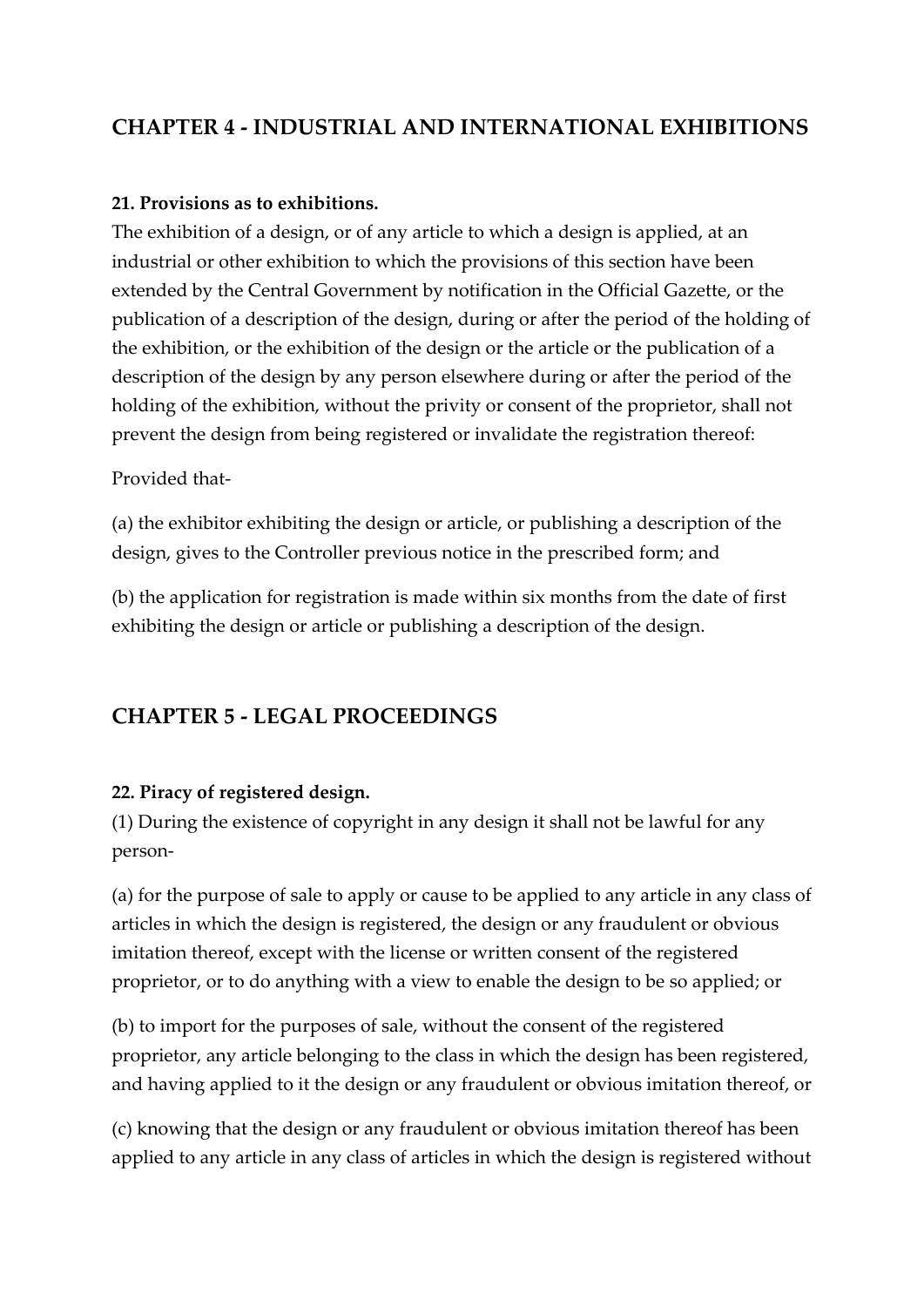the consent of the registered proprietor, to publish or expose or cause to be published or exposed for sale that article.

(2) If any person acts in contravention of this section, he shall be liable for every contravention-

(a) to pay to the registered proprietor of the design a sum not exceeding twenty-five thousand rupees recoverable as a contract debt, or

(b) if the proprietor elects to bring a suit for the recovery of damages for any such contravention, and for an injunction against the repetition thereof, to pay such damages as may be awarded and to be restrained by injunction accordingly:

Provided that the total sum recoverable in respect of any one design under clause (a) shall not exceed fifty thousand rupees:

Provided further that no suit or any other proceeding for relief under this subsection shall be instituted in any court below the court of District Judge.

(3) In any suit or any other proceeding for relief under subsection (2), ever ground on which the registration of a design may be cancelled under section 19 shall be available as a ground of defence.

(4) Notwithstanding anything contained in the second proviso to sub-Section (2), where any ground or which the registration of a design may be cancelled under section 19 has been availed of as a ground of defence and sub-section (3) in any suit or other proceeding for relief under sub-section (2), the suit or such other proceedings shall be transferred by the Court in which the suit or such other proceeding is pending, to the High Court for decision.

(5) When the court makes a decree in a suit under sub-section (2), it shall send a copy of the decree to the Controller, who shall cause an entry thereof to be made in the register of designs.

## **23. Application of certain provisions of the act as to patents to designs.**

The provisions of the Patents Act, 1970 with regard to certificates of the validity of a patent, and to the remedy in case of groundless threats of legal proceedings by a patentee shall apply in the case of registered designs in like manner as they apply in the case of patents, with the substitution of references to the copyright in a design for reference to a patent, and of references to the proprietor of a design for references to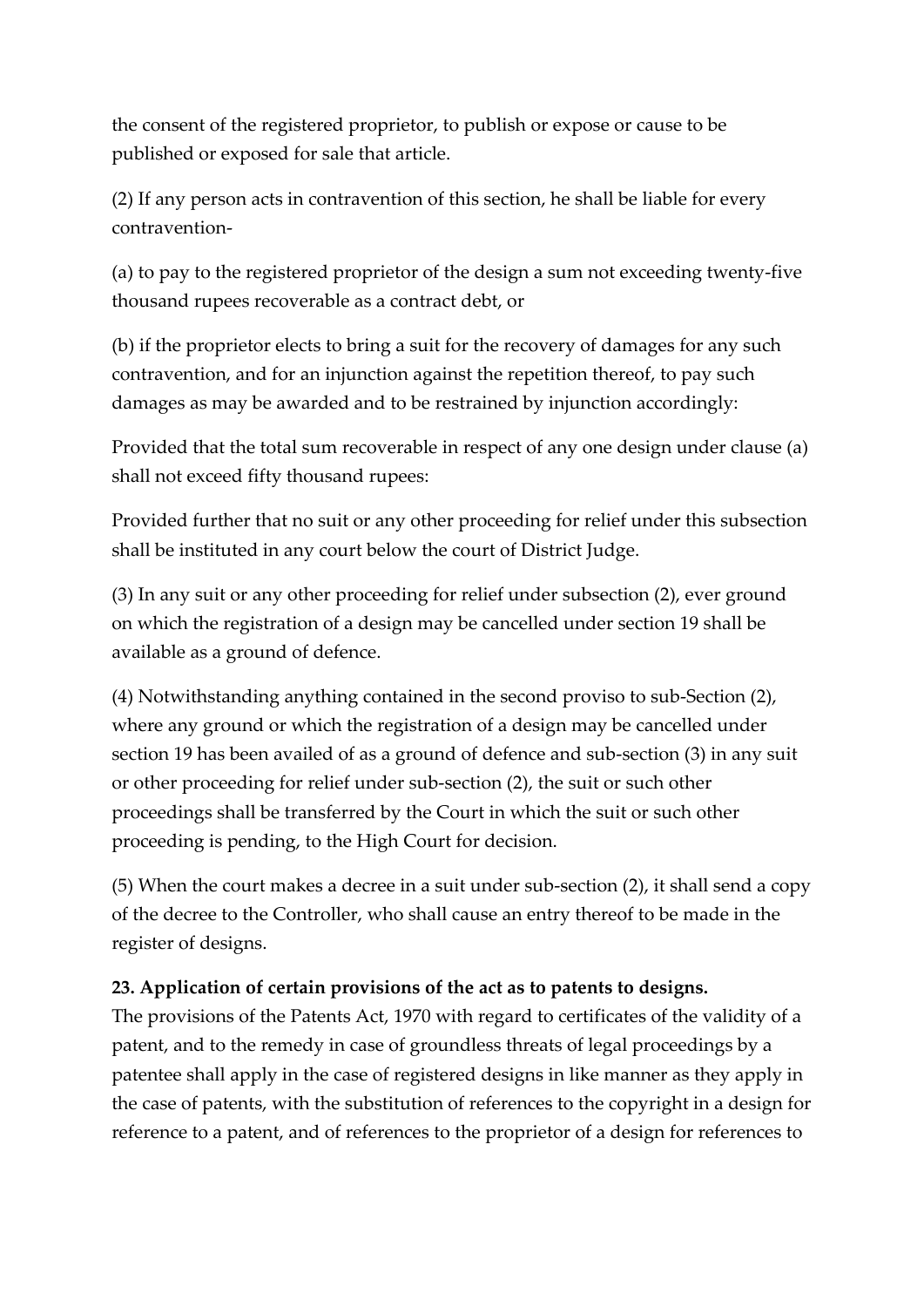patentee, and of references to the design for references to the invention.

# **CHAPTER 6 - GENERAL**

#### **24. Fees.**

(1) There shall be paid in respect of the registration of designs and applications therefor and in respect of other matters relating to designs under this Act such fees may be prescribed.

(2) A proceeding in respect of which a fee is payable under this Act or the rules made thereunder shall be of no effect unless the fee has been paid.

Provisions as to Registers and other Documents in the Patent Office.

## **25. Notice of trust not to be entered in registers.**

There shall not be entered in any register kept under this Act, or be receivable by the Controller, any notice of any trust expressed, implied or constructive.

#### **26. Inspection of and extracts from registers.**

Every register kept under this Act shall at all convenient times be open to the inspection of the public, subject to the provisions of this Act; and certified copies, sealed with the seal of the Patent Office, of any entry in any such register shall be given to any person requiring the same on payment of the prescribed fee:

Provided that where such register is maintained wholly or partly on computer, the inspection of such register under this section shall be made by inspecting the computer printout of the relevant entry in the register so maintained on computer.

## **27. Privilege of reports of controller.**

Reports of or to the Controller made under this Act other than the report referred to in section 45 shall not in any case be published or be open to public inspection.

# **28. Prohibition and publication of specification, drawings, etc. Where application abandoned, etc.**

Where an application for a design has been abandoned or refused, the application and any drawings, photographs, tracings, representations or specimens left in connection with the application shall not at any time be open to public inspection or be published by the Controller.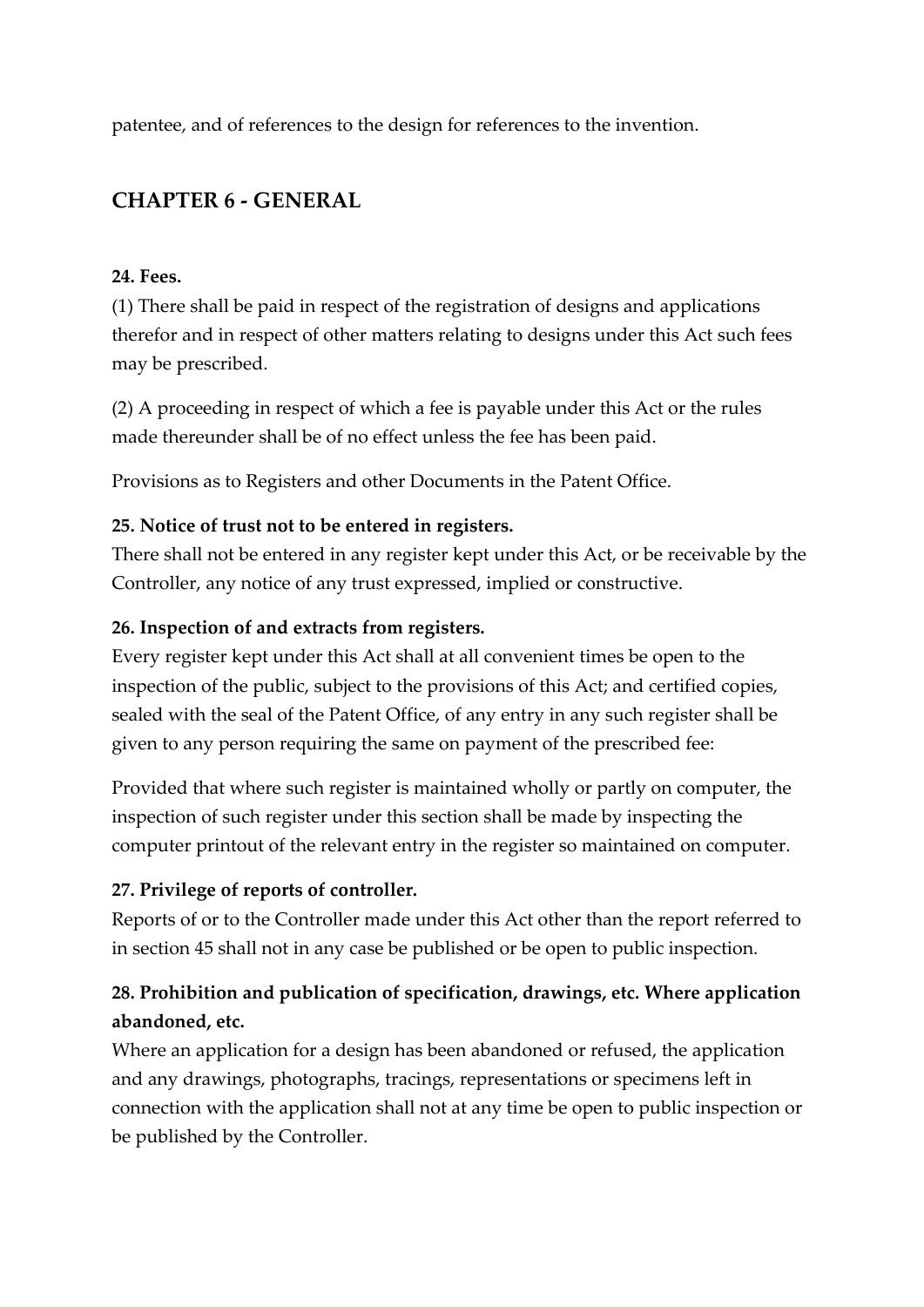#### **29. Power of controller to correct clerical errors.**

The Controller may, on request in writing accompanied by the prescribed fee correct any clerical error in the representation of a design or in the name or address of the proprietor of any design, or in any other matter, which is entered upon the register of designs.

#### **30. Entry of assignment and transmissions in registers.**

(1) Where a person becomes entitled by assignments, transmission or other operation of law to the copyright in a registered design, he may make application in the prescribed form to the Controller to register his title, and the Controller shall, on receipt of such application and on proof of title to his satisfaction, register him as the proprietor of such design, and shall cause an entry to be made in the prescribed manner in the register of the assignment, transmission or other instrument affecting the title.

(2) Where any person becomes entitled as mortgage, licensee or otherwise to any interest in a registered design, he may make application to the Controller to register his title, and the Controller shall, on receipt of such application and on proof of title to his satisfaction, cause notice of the interest to be entered in the prescribed manner in the register of designs, with particulars of the instrument, if any, creating such interest.

(3) For the purposes of sub-section (1) or sub-section (2) an assignment of a design or of a share in a design, a mortgage, licence or the creation of any other interest in a design shall not be valid unless the same were in writing and the agreement between the parties concerned is reduced to the form of an instrument embodying all the terms and conditions governing their rights and obligation and the application for registration of title under such instrument is filed in the prescribed manner with the Controller within six months from the execution of the instrument or within such further period not exceeding six months in the aggregate as the Controller on application made in the prescribed manner allows:

Provided that the instrument shall, on entry of its particulars in the register under sub- section (1) or sub-section (2), have the effect from the date of its execution.

(4) The person registered as the proprietor of a design shall, subject to the provisions of this Act and to any rights appearing from the register to be vested in any other person, have power absolutely to assign, grant licenses as to, or otherwise deal with,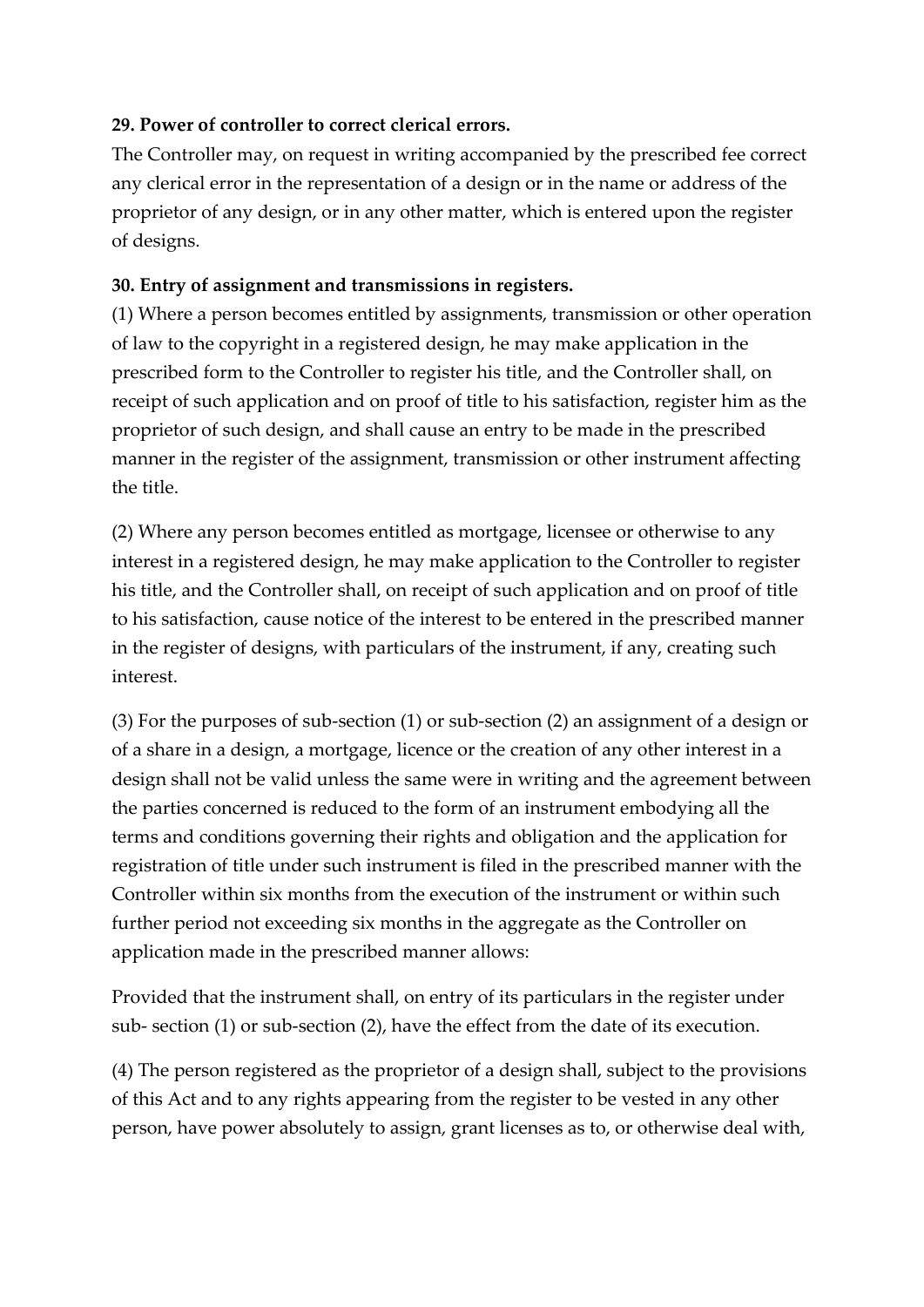the design and to give effectual receipts for any consideration for any such assignment, licence or dealing:

Provided that any equities in respect of the design may be enforced in like manner as in respect of any other moveable property.

(5) Except in the case of an application made under section 31, a document or instrument in respect of which no entry has been made in the register in accordance with the provisions of sub-sections (1) and (2) shall not be admitted in evidence in any court in proof of the title to copyright in a design or to any interest therein, unless the court, for reasons to be recorded in writing, otherwise directs.

#### **31. Rectification of register.**

(1) The Controller may, on the application in the prescribed manner of any person aggrieved by the non-insertion in or omission from the register of designs of any entry, or by any entry made in such register without sufficient cause, or by any entry wrongly remaining on such register, or by an error or defect in any entry in such register, make such order for making, expunging or varying such entry as he thinks fit and rectify the register accordingly.

(2) The Controller may in any proceeding under this section, decide any question that may be necessary or expedient to decide in connection with the rectification of a register.

(3) An appeal shall lie to the High Court from any order of the Controller under this section; and the Controller may refer any application under this section to the High Court for decision, and the High Court shall dispose of any application so referred.

(4) Any order of the Court rectifying a register shall direct that notice of the rectification be served on the Controller in the prescribed manner who shall upon the receipt of such notice rectify the register accordingly.

(5) Nothing in this section, shall be deemed to empower the Controller to make any such order cancelling the registration of a design as is provided for in section 19.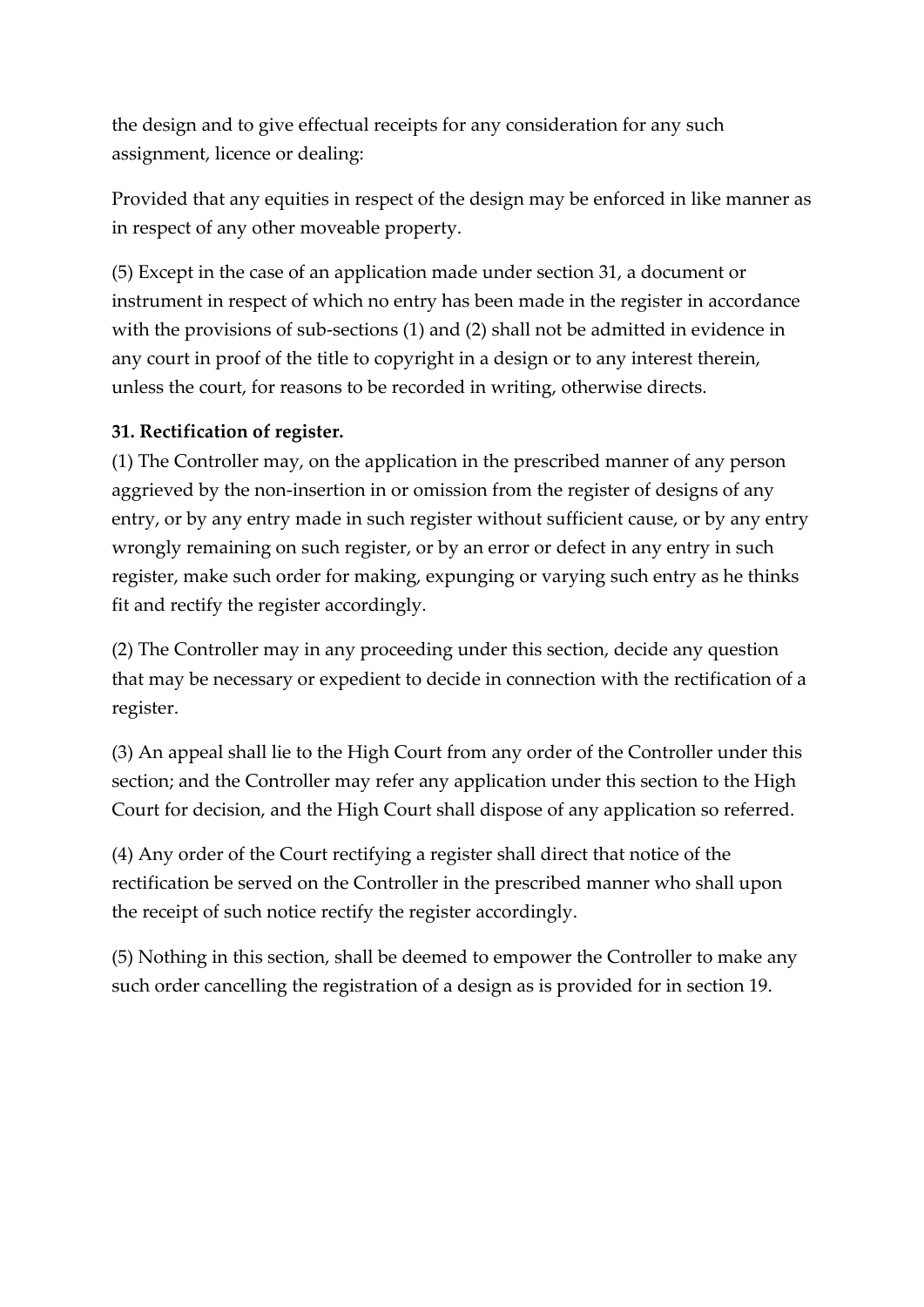# **CHAPTER 7 - POWERS AND DUTIES OF CONTROLLER**

#### **32. Powers of controller in proceedings under act.**

Subject to any rules in this behalf, the Controller in any proceedings before him under this Act s hall have the powers of a civil court for the purpose of receiving evidence, administering oaths, enforcing the attendance of witnesses, compelling the discovery and production of under documents, issuing commissions for the examining of witnesses and awarding costs and such award shall be executable in any court having jurisdiction as if it were a decree of that court.

#### **33. Exercise of discretionary power by controller.**

Where any discretionary power is by or under this Act given to Controller, he shall not exercise that power adversely to the applicant for registration of a design without (if so required within the prescribed time by the applicant) giving the applicant an opportunity of being heard.

#### **34. Power of controller to take directions of the central government.**

The Controller may, in any case of doubt or difficulty arising in the administration of any of the provisions of this Act, apply to the Central Government for directions in the matter.

## **35. Refusal to register a design in certain cases.**

(1) The Controller may refuse to register a design of which the use would, in his opinion, be contrary to public order or morality.

(2) An appeal shall lie to the High Court from an order of the Controller under this section.

#### **36. Appeals to high court.**

(1) Where an appeal is declared by this Act to lie from the Controller to the High Court, the appeal shall be made within three months of the date of the order passed by the Controller.

(2) In calculating the said period of three months, the time (if any) occupied in granting a copy of the order appealed against shall be excluded.

(3) The High Court may, if it thinks fit, obtain the assistance of an expert in deciding such appeals, and the decision of the High Court shall be final.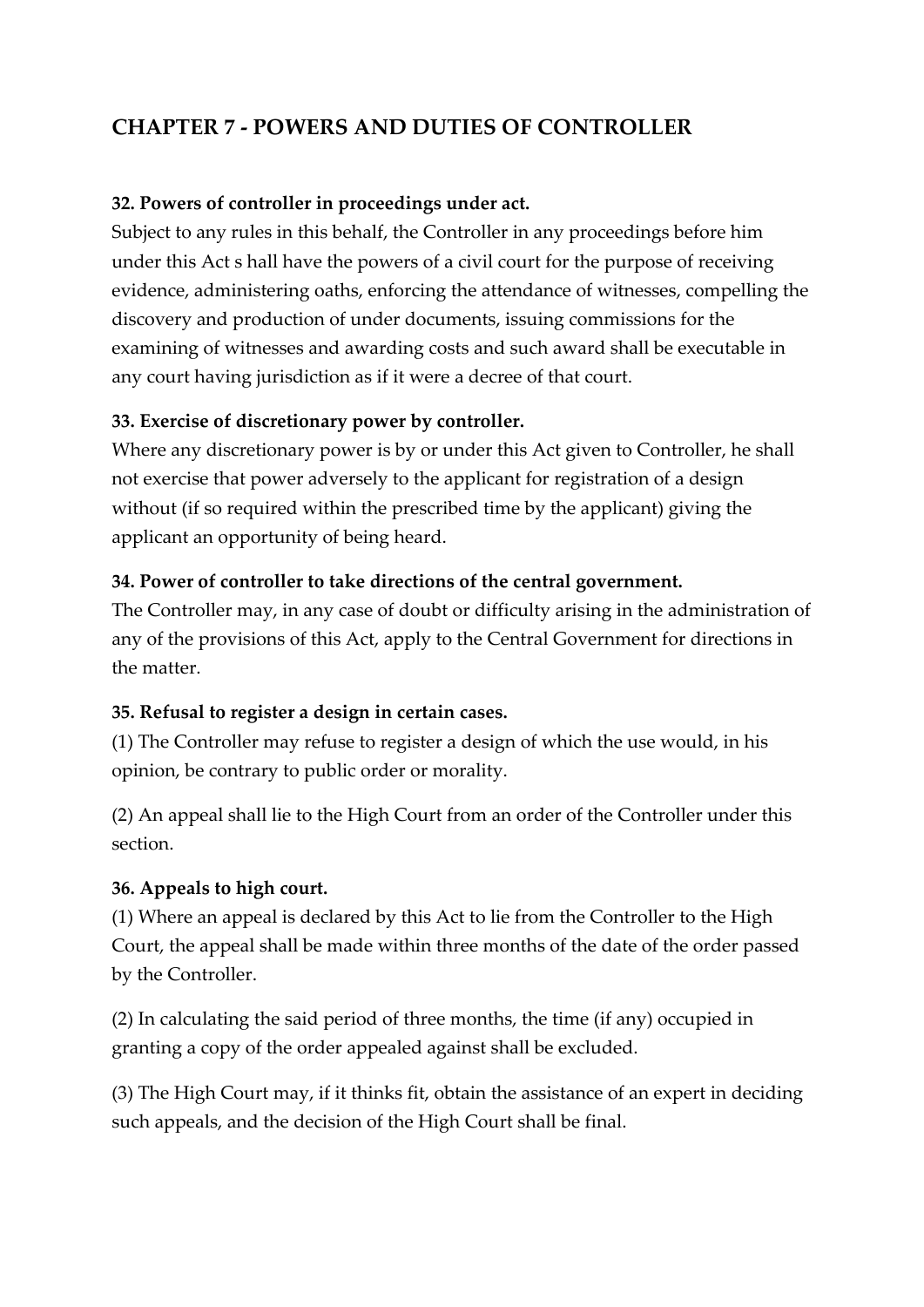(4) The High Court my make rules consistent with this Act as to the conduct and procedure of all proceedings under this Act before it.

# **CHAPTER 8 - EVIDENCE, ETC.**

#### **37. Evidence before the controller.**

Subject to any rules made under section 44, in any proceeding under this before the Controller, the evidence shall be given by affidavit in the absence of directions by the Controller to the before the contrary; but in any case in which the Controller thinks it right so to do he may to take evidence viva voce in lieu of or in addition to evidence by affidavit or may allow any party to be cross examined on the contents of his affidavit.

#### **38. Certificate of controller to be evidence.**

A certificate purporting to be under the hand of the Controller as to entry, matter or thing which he is authorized by this Act, or any rules made thereunder to make or do, shall be prima-facie evidence of the entry having been made, and of the contents thereof, and of the matter or thing having been done or left undone.

#### **39. Evidence of documents in patent office.**

Printed or written copies or extracts, purporting to be certified by Controller and sealed with the seal of the Patent Office, of documents in the Patent Office , and of or from registers and other books kept there, shall be admitted in evidence in all courts in India, and in all proceedings, Office without further proof for production of the originals:

Provided that a court may, if it has reason to doubt the accuracy or authenticity of the copies tendered in evidence, require the production of the originals or such further proof as it considers necessary.

## **40. Applications and notices by post.**

Any application, notice or other document authorized or required to be left, made or given at the Patent Office or to the Controller, or to any other person under this Act, may be sent by post.

## **41. Declaration by infant, lunatic, etc.**

(1) If any person, is by reason of infancy, Lunacy or other disability, incapable of making any statement or doing anything required or permitted by or under this Act,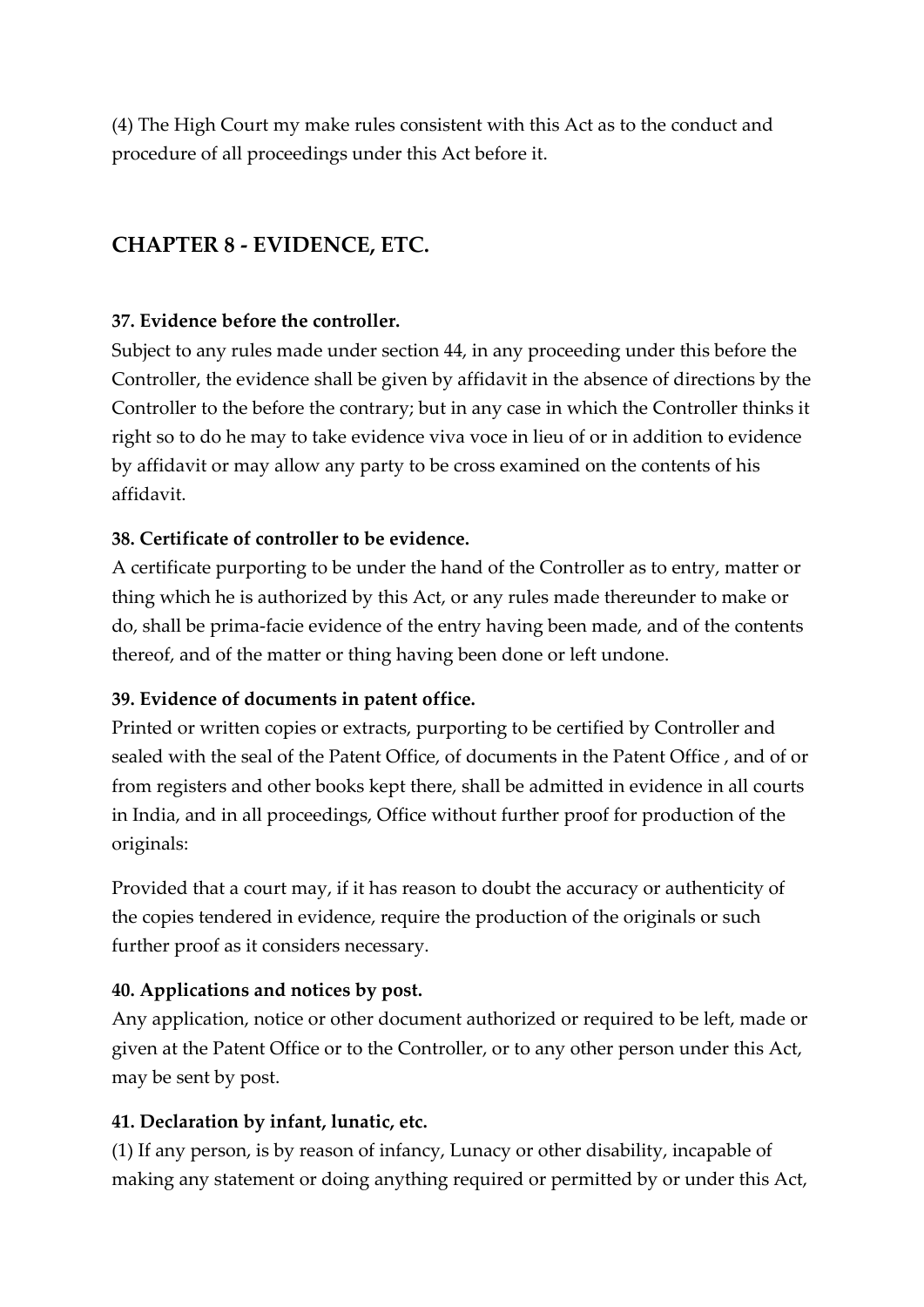the lawful guardian, committee or manager (if any) of the person subject to the disability, or, if there be none, any person appointed by any court possessing jurisdiction in respect of his property , may make such statement or a statement as nearly corresponding thereto as circumstances permit, and do such thing in the name and on behalf of the person subject to the disability.

(2) An appointment may be made by the court for the purposes of this section upon the petition of any person acting on behalf of the person subject to the disability or of any person interested in the making of the statement or the doing of the thing.

#### **42. Avoidance of certain restrictive conditions.**

(1) It shall not be lawful to insert-

(i) in any contract for or in relation to the sale or lease of an article in respect of which a design is registered; or

(ii) in a licence to manufacture or use an article in respect of which a design is registered; or

(iii) in a licence to package the article in respect of which a design is registered, a condition the effect of which may be-

(a) to require the purchaser, lessee, or licensee to acquire from the vendor, lessor, or licensor or his nominees, or to prohibit him from acquiring or to restrict I in any manner or to any extent his right to acquire from any person or to prohibit him from acquiring except from the vendor, lessor, or licensor or his nominees any article other than the article in respect of which a design is registered; or

(b) to prohibit the purchaser, lessee or licensee from using or to restrict in any manner or to any extent the right of the purchaser, lessee or licensee, to use an article other than the article in respect of which a design is registered which is not supplied by the vendor, lessor or licensor or his nominee, and any such condition shall be void.

(2) A condition of the nature referred to in clause (a) or clause (b) of sub-section (1) shall not cease to be a condition failing within that sub-section merely by reason of the fact that the agreement containing it has been entered into separately, whether before or after the contract relating to the sale, lease or licence of the article in respect of which a design is registered.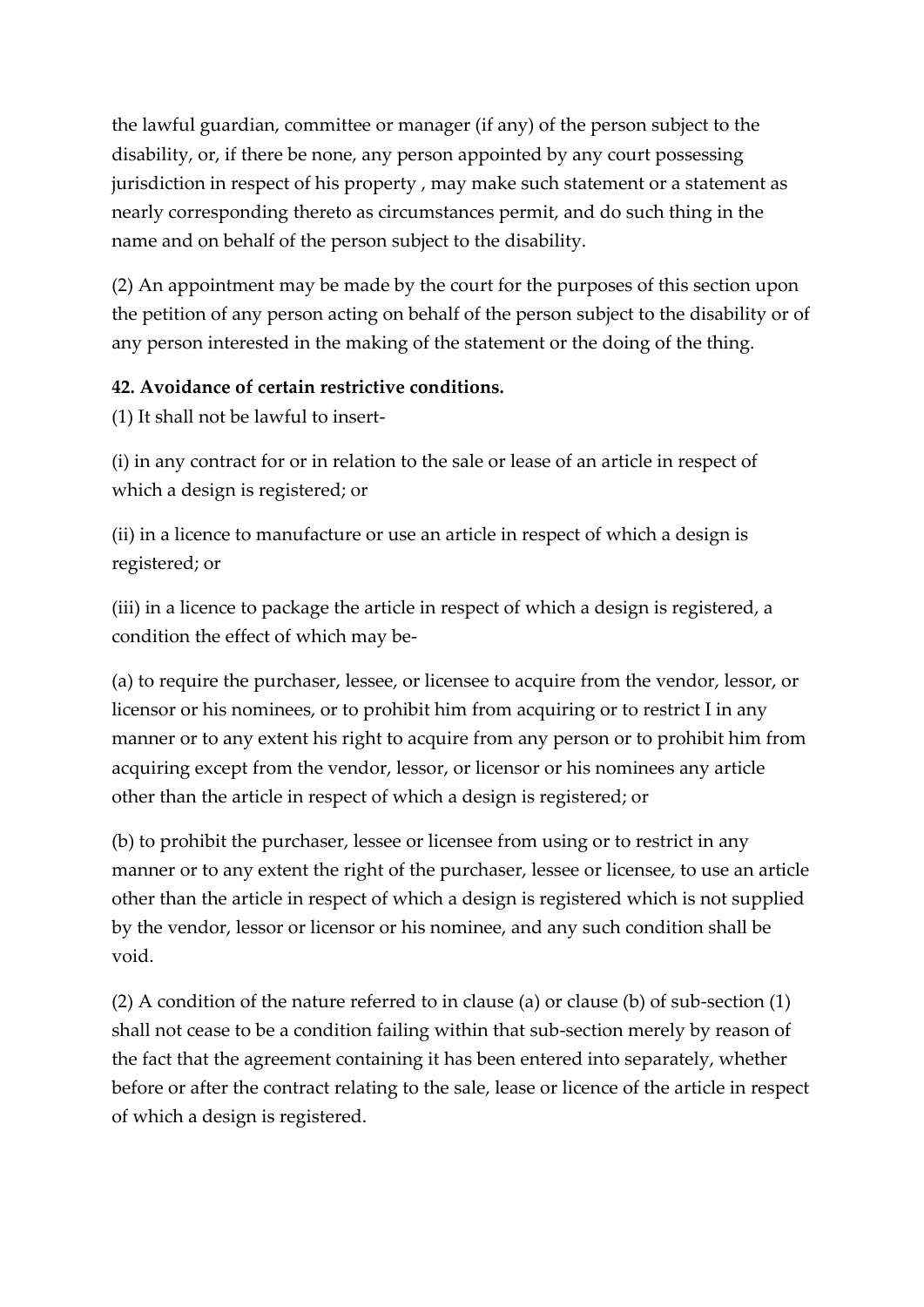(3) In proceeding against any person for any act in contravention of section 22, it shall be a defence to prove that at the time of such contravention there was in force a contract relating to the registered design and containing a condition declared unlawful by this section:

Provided that this sub-section shall not apply if the plaintiff is not a party to the contract and proves to the satisfaction of the court that the restrictive condition was inserted in the contract without his knowledge and consent, express or implied.

(4) Nothing in this section shall-

(a) affect a condition in a contract by which a person is prohibited from selling goods other than those of particular person;

(b) validate a contract which, but for this section, would be invalid;

(c) affect a condition in a contract for the lease of, or licence to use, an article in respect of which a design is registered, by which the lessor or licensor reserves to himself or his nominee the right to supply such new parts of the article, in respect of which a design is registered, as may be required or to put or keep it in repair;

(5) The provisions of this section shall also apply to contracts made before the commencement of this Act if, and in so far as, any restrictive conditions declared unlawful by this section continue in force after the expiration of one year from such commencement.

# **CHAPTER 9 - AGENCY**

#### **43. Agency.**

(1) All applications and communications to the Controller under this Act may be signed by, and all attendances upon the Controller may be made by or through a legal practitioner or by or through an agent whose name and address has been entered in the register of patent agents maintained under section 125 of the Patents Act, 1970 (39 of 1970).

(2) The Controller may, if he sees fit, require –

- (a) any such agent to be resident in India;
- (b) any person not residing in India either to employ an argent residing in India;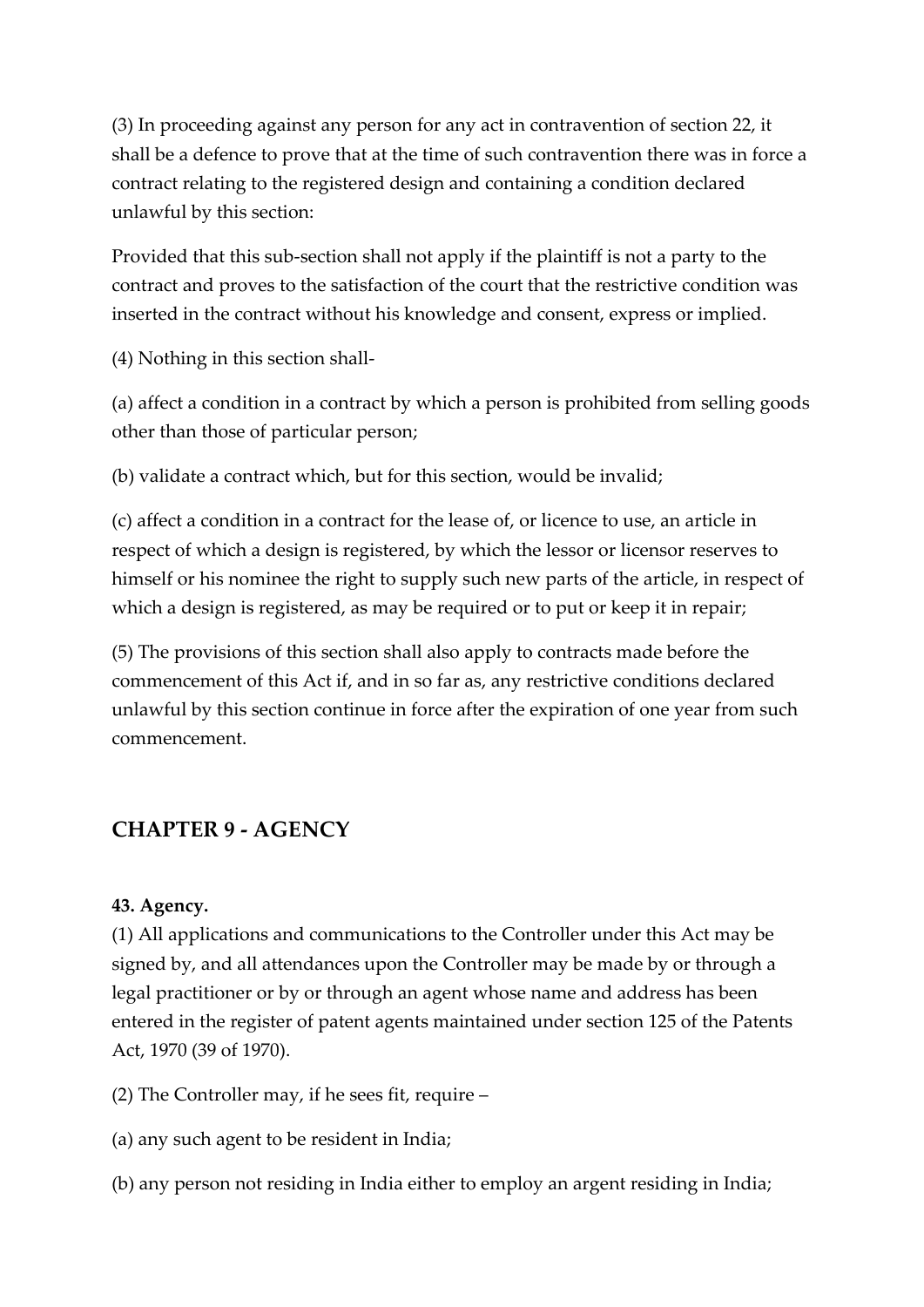(c) the personal signature or presence of any applicant or other person.

# **CHAPTER 10 - POWERS, ETC., OF CENTRAL GOVERNMENT**

# **44. Reciprocal arrangement with the united kingdom and other convention countries or group of countries or inter-governmental organizations.**

(1) Any person who has applied for protection for any design in the United Kingdom or any of other convention countries or group of countries or countries which are members of inter-governmental organizations, or his legal representative or assignee shall, either alone or jointly with any other person, be entitled to claim that the registration of the said design under this Act shall be in priority to other applicants and shall have the same date as the date of the application in the United Kingdom or any of such other convention countries or group of countries or countries which are members of inter-governmental organizations, as the case may  $he$ 

Provided that-

(a) the application is made within six months from the application for protection in the United Kingdom or any of such other convention Countries or group of countries or countries which are members of inter-governmental organisations, as the case may be; and

(b) nothing in this section shall entitle the proprietor of the design to recover damages for piracy of design, design happening prior to the actual date on which the design is registered in India.

(2) The registration of a design shall not be invalidated by reason only of the exhibition or use of or the publication of a description or representation of the design in India during the period specified in this section as that within which the application may be made;

(3) The application for registration of a design of a design under this section must be made in the same manner as an ordinary application under this Act.

(4) Where it is made to appear to the Central Government that the legislature of the United Kingdom or any such other convention country or a country which is member of any group of countries or inter-governmental organisation as may be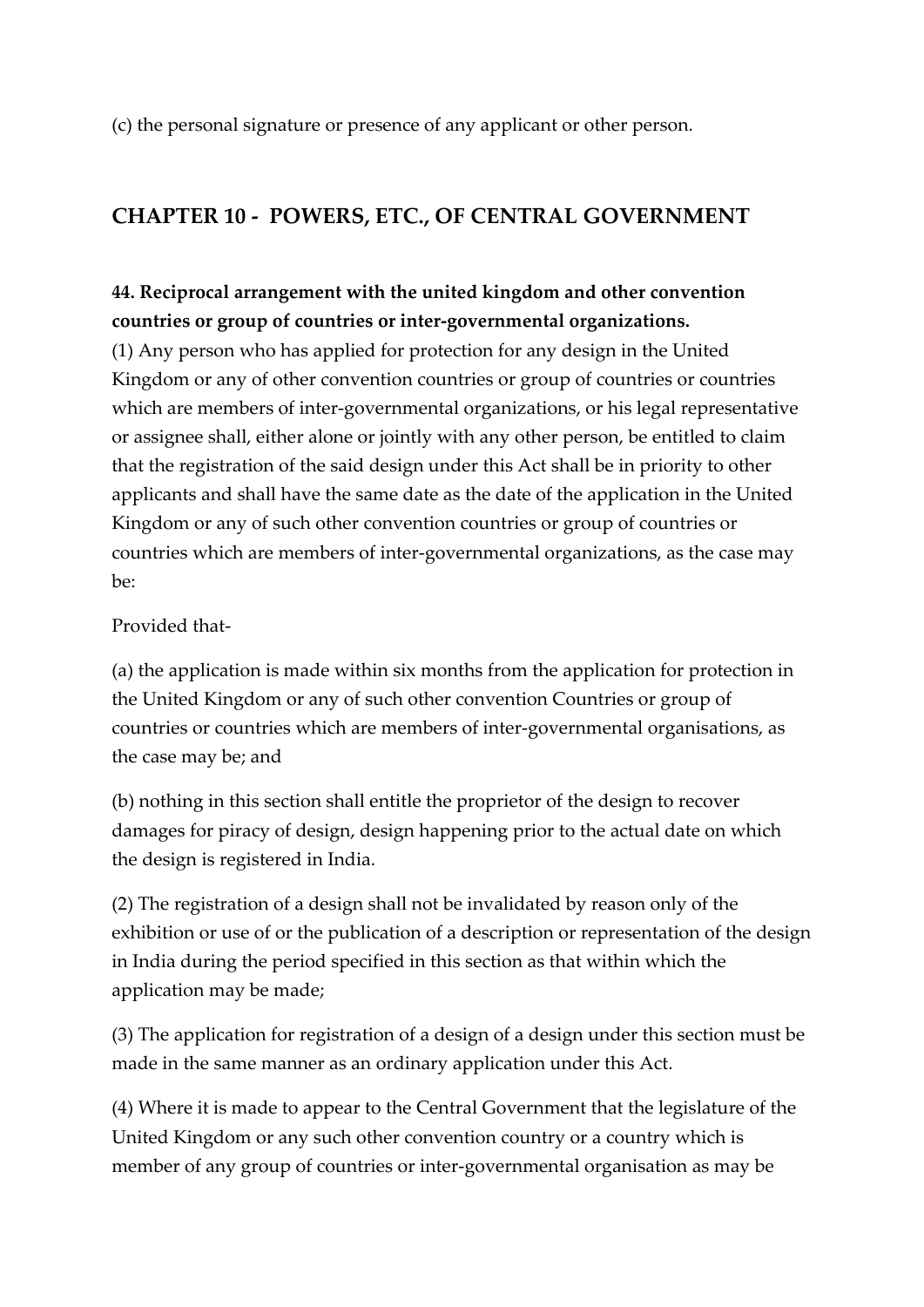notified by the Central Government in this behalf has made satisfactory provision for the protection of designs registered in India, the Central Government may, by notification in the Official Gazette, direct that the provisions of this section, with such variations or additions, if any, as may be set out in such notification, shall apply for the protection of designs registered in the United Kingdom or that other convention country or such country which is member of any group of countries or intergovernmental organisation, as the case may be.

Explanation- (1) For the purposes of this section, the expression "convention countries", "group of countries" or "inter-governmental organisation" means, respectively, such countries, group of countries or inter-governmental organisation to which the Paris

Convention for Protection of Industrial Property, 1883 as revised at Stockholm in 1967 and as amended in 1979 or the Final Act, embodying the results of the Uruguay Round of Multilateral Trade Negotiations, provided for the establishment of World Trade Organisation applies.

Explanation- (2) Where more than one application for protection referred to in subsection (1) have been made for similar protections in the United Kingdom or one or more convention countries, group of countries or countries which are members of inter-governmental organisations, the period of six months referred to in clause (a) of that sub-section, shall be reckoned from the date of which the earlier or the earliest application , as the case may be, of such applications has been made.

## **45. Report of the controller to be placed before parliament.**

The Central Government shall cause to be placed before both Houses of Parliament once a year a report respecting the execution of this Act by or under the Controller.

# **46. Protection of security of india.**

Notwithstanding anything contained in this Act, the Controller shall-

(a) Not disclose any information relating to the registration of a design or any application relating to the registration of a design under this Act, which he considers prejudicial to the interest of the security of India; and

(b) take any action regarding the cancellation of registration of such designs registered under this Act which the Central Government may, by notification in the Official Gazette, specify in the interest of the interest of the security of India.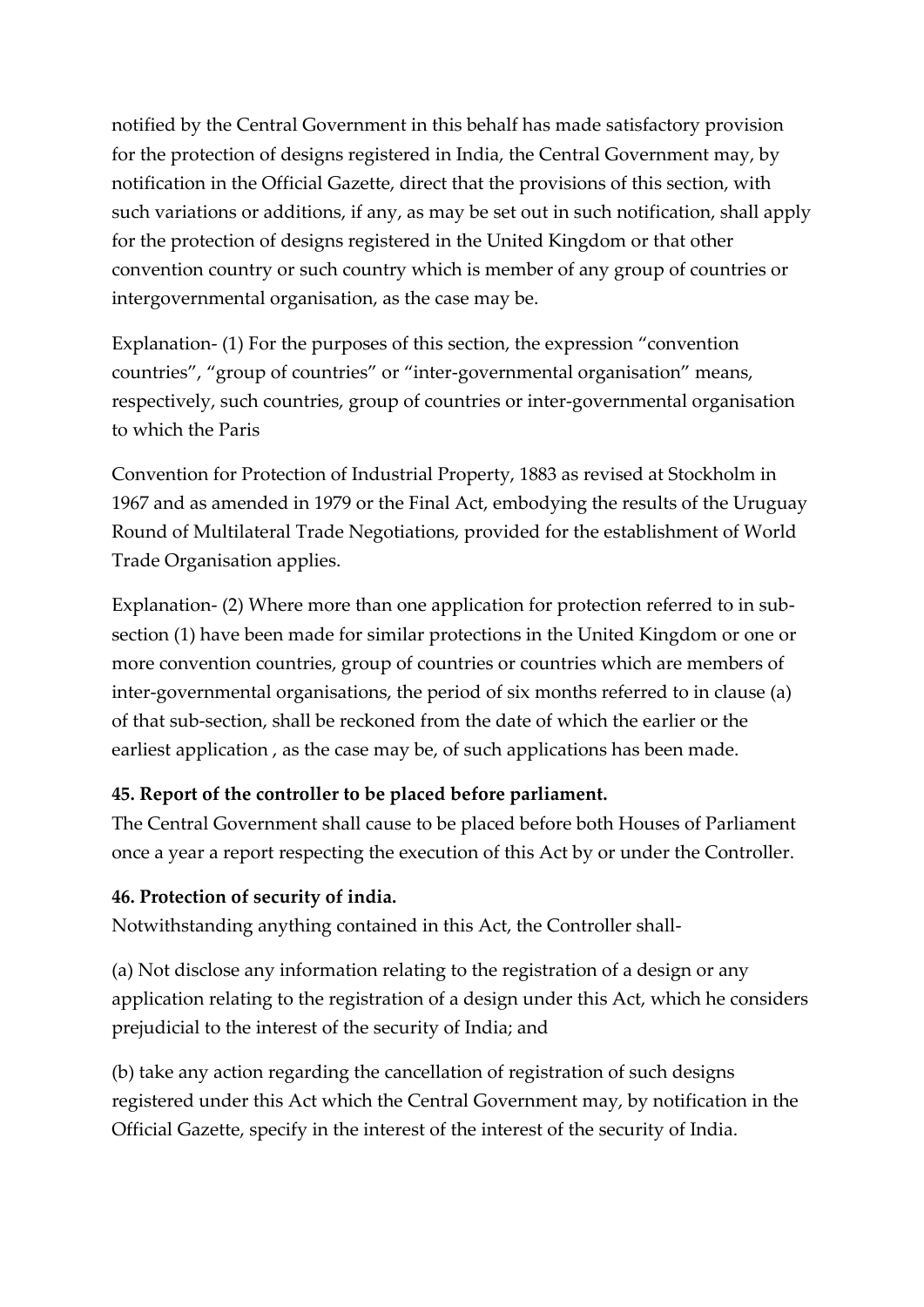Explanation: – For the purposes of this section, the expression "security of India" means any action necessary for the security of Indian which relates to the application of any design registered under this Act to any article used for war or applied directly or indirectly for the purposes of military establishment or for the purposes of war or other emergency in international relations.

## **47. Power of central government to make rules.**

(1) The Central Government may, by notification in the Official Gazette, make rules for carrying out the purposes of this Act.

(2) In particular, and without prejudice to the generally of the forgoing power, such rules may provide for all or any of the following matters, namely:-

(a) the form of application, the manner of filing it at the Patent Office and the fee to be accompanied with it, under sub-section (2) of section 5;

(b) the time within which the registration is to be effected under subsection (5) of section 5;

(c) the classification of articles for registration under sub-section (1)of section 6;

(d) the particulars of design to be published and the manner of their publication under section 7;

(e) the manner of making claim under sub-section (1) of section 8;

(f) the manner of making application to the Controller under subsection (5) of section 8;

(g) the additional matters required to be entered in the register of design and safegurard to be made in maintaining such register in computer floppies or diskettes under sub-section (1) of section 10.

(h) the manner of making application and fee to be paid for extension of the period of copy right and the fee payable thereto, under sub-section (2) of section 11;

(i) the manner of making application for restoration of design and the fee to be paid with it under sub-section (1) of section 12;

(j) the manner of verification of statement contained in an application under subsection (2) of section 12;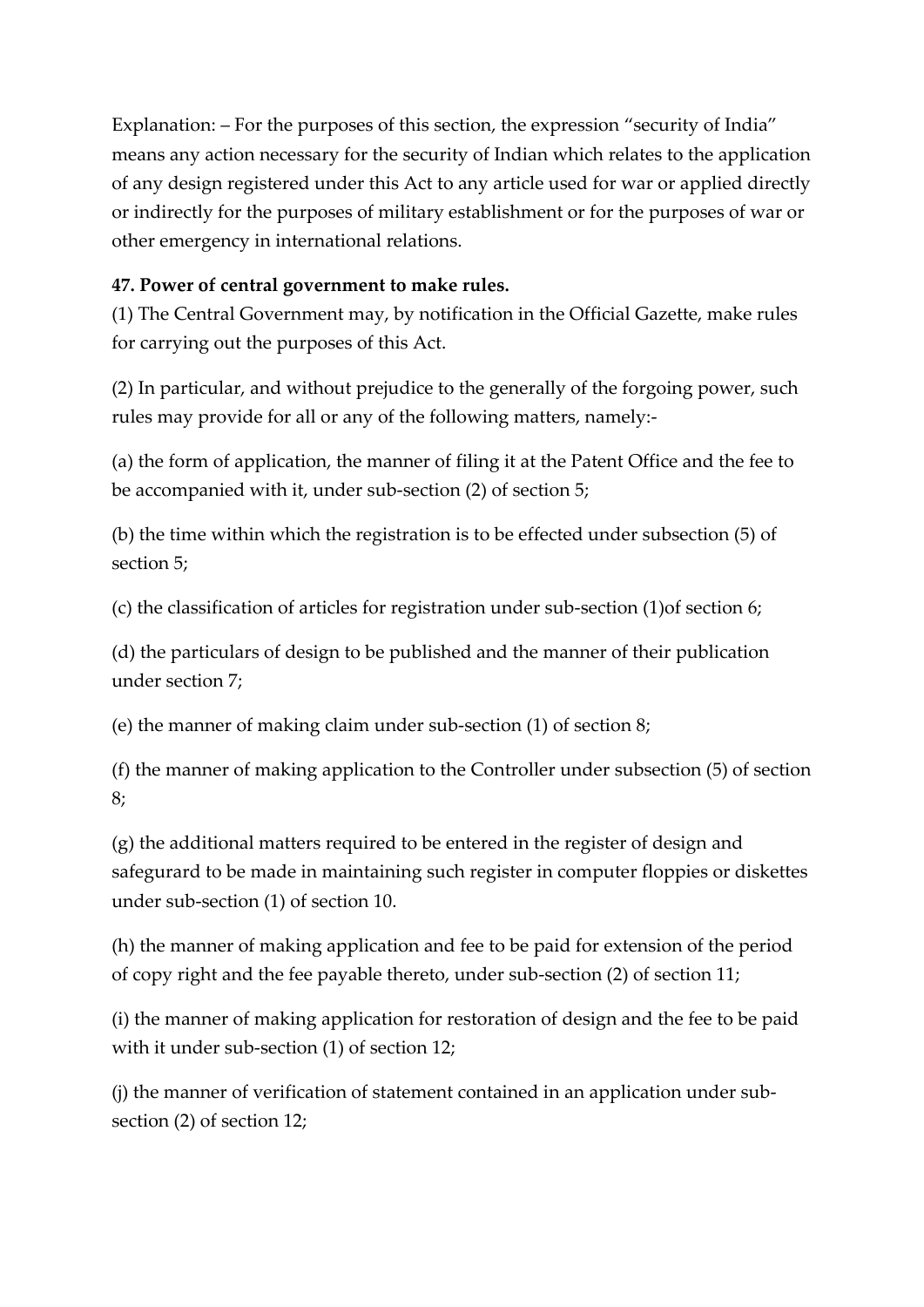(k) the additional fee to be paid for restoration of the registration of design under sub-section (1) of section 13;

(l) the provisions subject to which the right of the registered proprietor shall be under sub-section (1) of section 14;

(m) the number of exact representation or specimen of the design to be furnished to the Controller under clause (a) of sub-section (1) of section 15;

(n) the mark, words or figures with which the article is to be marked denoting that the design is registered under clause (b) of sub-section (1) of section 15;

(o) the rules to dispense with or modify as regards any class or description of articles any of the requirements of section 15 as to marking under sub-section (2) of that section;

(p) the fee to be paid for and the manner of inspection under subsection (1) of section 17;

(q) the fee to be paid to obtain a certified copy of any design under sub-section (2) of section 17;

(r) the fee on payment of which the Controller shall inform under section 18;

(s) the form for giving notice to the Controller under clause (a) of the proviso to section 21;

(t) the fee to be paid in respect of the registration of designs, and application therefor, and in respect of other matters relating to designs under sub-section (1) of section 24;

(u) the fee to be paid for giving certified copy of any entry in the register under section 26;

(v) the fee to be accompanied with request in writing for correcting any clerical error under section 29;

(w) the form in which an application for registration as proprietor shall be made and the manner in which the Controller shall cause an entry to be made in the register of the assignment, transmission or other instruments effecting the title under subsection (1) of section 30;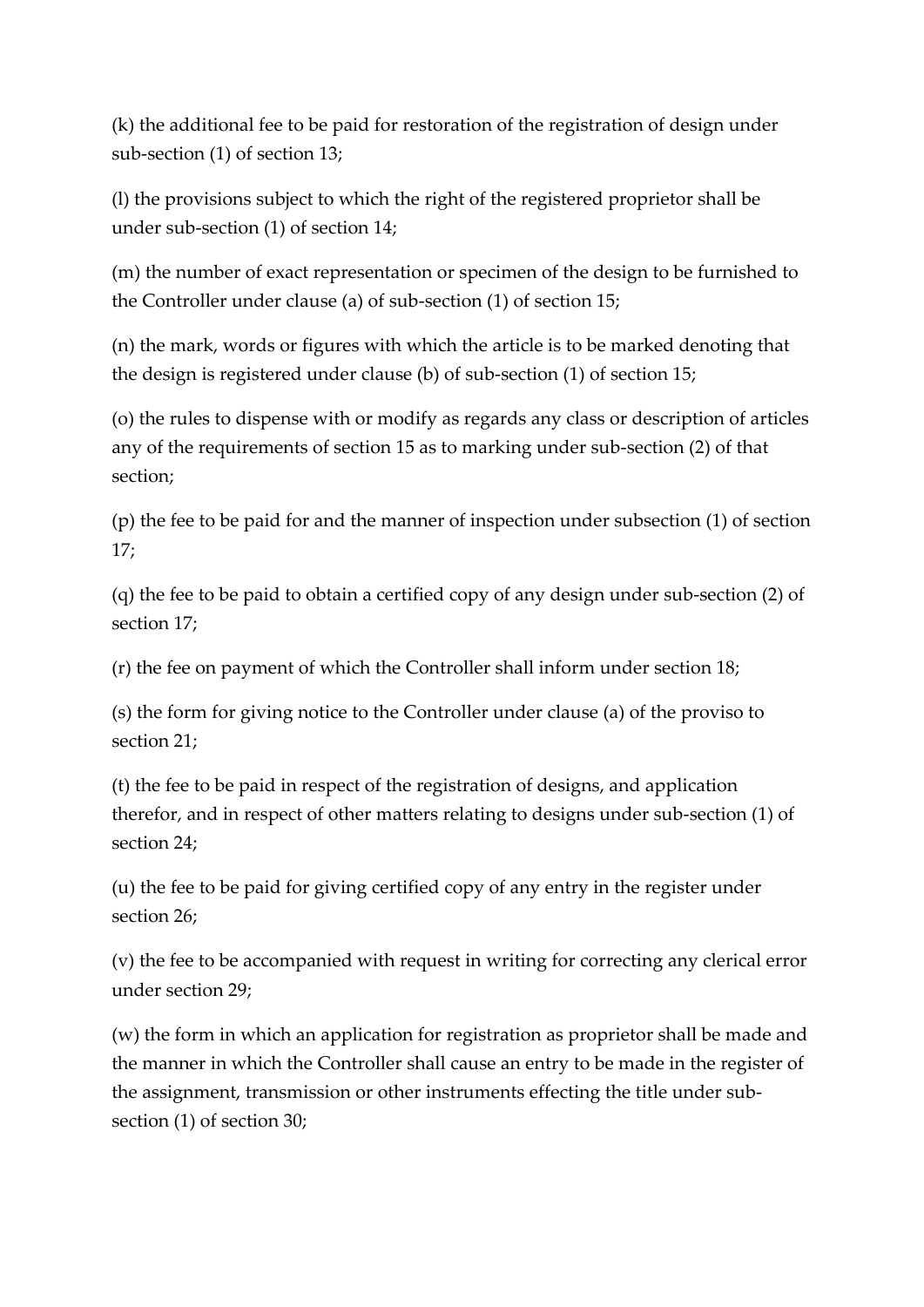(x) the form in which an application for title shall be made and the manner in which the Controller shall cause notice of the interest to be entered in the register of designs with particulars of the instrument, if any, creating such interest under sub-section (2) of section 30;

(y) the manner of filing an application for registration and for making application for extension of time as referred to in subsection (3) of section 30;

(z) the manner of making application to the Controller for rectification of register under sub-section (1) of section 31;

(za) the manner in which the notice of rectification shall be served on the Controller under sub-section (4) of section 31;

(zb) the rules regulating the proceedings before the Controller under section 32;

(zc) the time which shall be granted to the applicants for being heard by the Controller under section 33;

(zd) the fee to be accompanied with an appeal under sub-section (1)of section 36;

(ze) any other matter which is required to be, or may be, prescribed.

(3) The power to make rules under this section shall be subject to the conditions of the rules being made after previous publication.

(4) Every rule made under this Act shall be laid, as soon as may be after it is made, before each House of Parliament, while it is in session, for a total period of thirty days which may be comprised in one session or in two or more successive sessions, and if, before the expiry of the session immediately following the session or the successive session aforesaid, both House agree in making any modification in the rule or both Houses agree that the rule should not be made, the rule shall thereafter have effect only in such modified form or be of no effect, as the case may be; so, however, that any such modification or annulment shall be without prejudice to the validity of anything previously done under that Act.